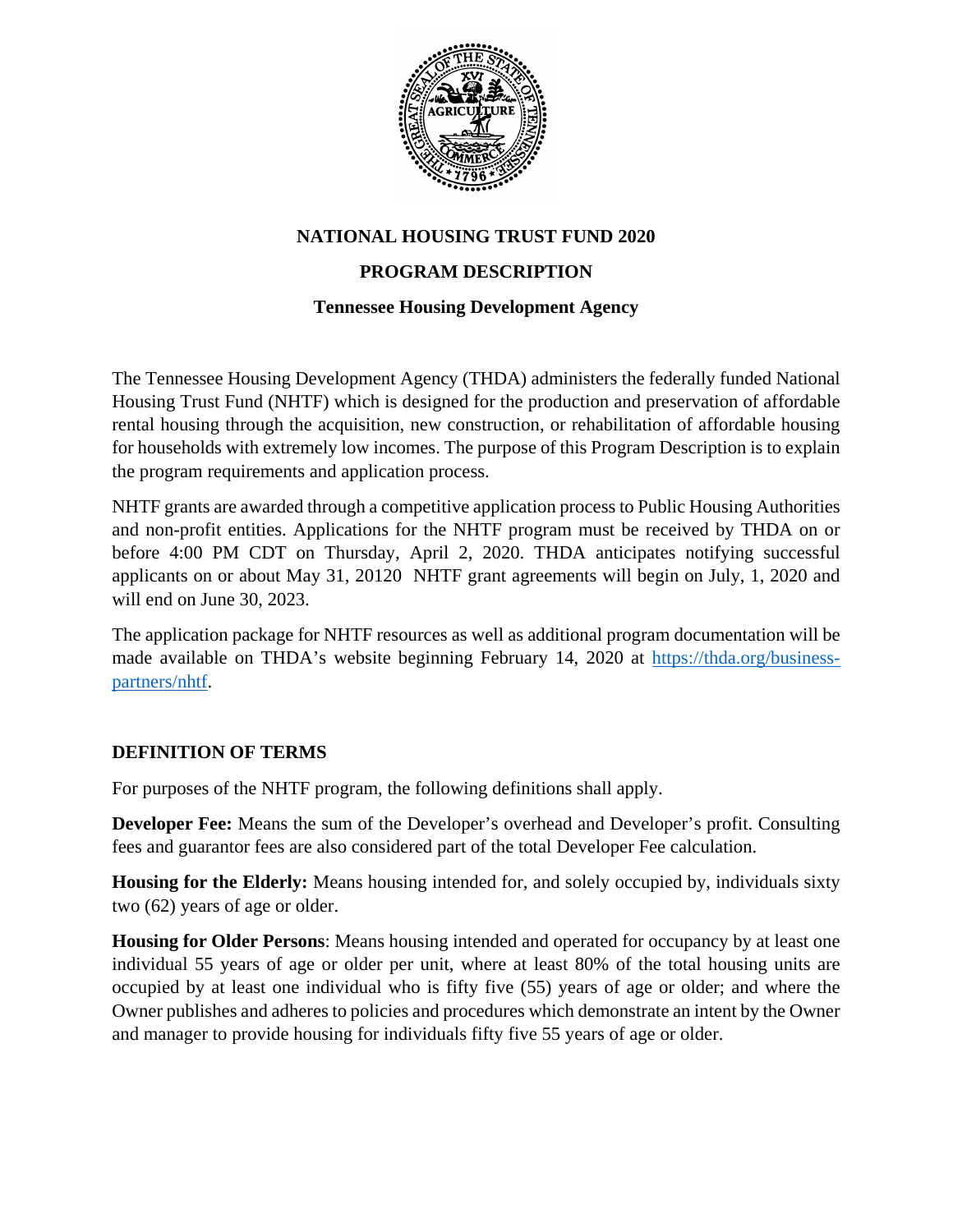**Extremely Low Income:** Means an individual or household whose income does not exceed thirty percent (30%) of the area median income, adjusted for household size or households with incomes at or below the poverty line (whichever is greater).

**Family Housing:** Means housing designed for families which does not meet the definition of "Elderly Housing" or "Housing for Older Persons".

**Grantee:** Means the state entity that prepares the NHTF Allocation Plan, receives the NHTF dollars from HUD, and administers the NHTF in the state. THDA is the NHTF grantee for the State of Tennessee.

**Layering:** Means the combining of more than one governmental resource on a NHTF-assisted project.

**Leverage:** Means a contribution of value in the form of cash, materials or labor in a pre-approved form and method toward the hard development costs of a project.

**Modular Housing:** Means housing as defined in Tennessee Code Annotated Title 68 -126-202 & 303

- *"Modular Building Unit"*: Means a structural unit, or preassembled component unit, including the necessary electrical, plumbing, heating, ventilating and other service systems, manufactured off-site and transported to the point of use for installation or erection, with or without other specified components, as a finished building. "Modular building unit" does not apply to temporary structures used exclusively for construction purposes, nonresidential farm buildings, or ready-removables that are not modular structures;
- *"Ready-removable"*: Means a structure without any foundation, footings, or other support mechanisms that allow a structure to be easily relocated but which may include electrical wiring. Ready-removable structures include, but are not limited to, stadium press boxes, guard shelters, or structures that contain only electrical, electronic, or mechanical equipment that are solely occupied for service or maintenance of such equipment; and
- *"Structure"*: Means any building or improvement and its components, systems, fixtures, and appurtenances at the time of completion or construction.

**Manufactured Housing:** Means housing as defined in Tennessee Code Annotated Title 68 -126- 202 & 303

• *"Manufactured Home"*: Means a structure, transportable in one (1) or more sections, which, in the traveling mode, is eight (8) body feet or more in width, or forty (40) body feet or more in length, or, when erected on site, is three hundred twenty (320) or more square feet, and which is built on a permanent chassis and designed to be used as a dwelling with or without a permanent foundation when connected to the required utilities, and includes the plumbing, heating, air conditioning, and electrical systems contained in the structure; except that "manufactured home" includes any structure that meets all the requirements of this subdivision (2), except the size requirements and with respect to which the manufacturer voluntarily files a certification required by the secretary;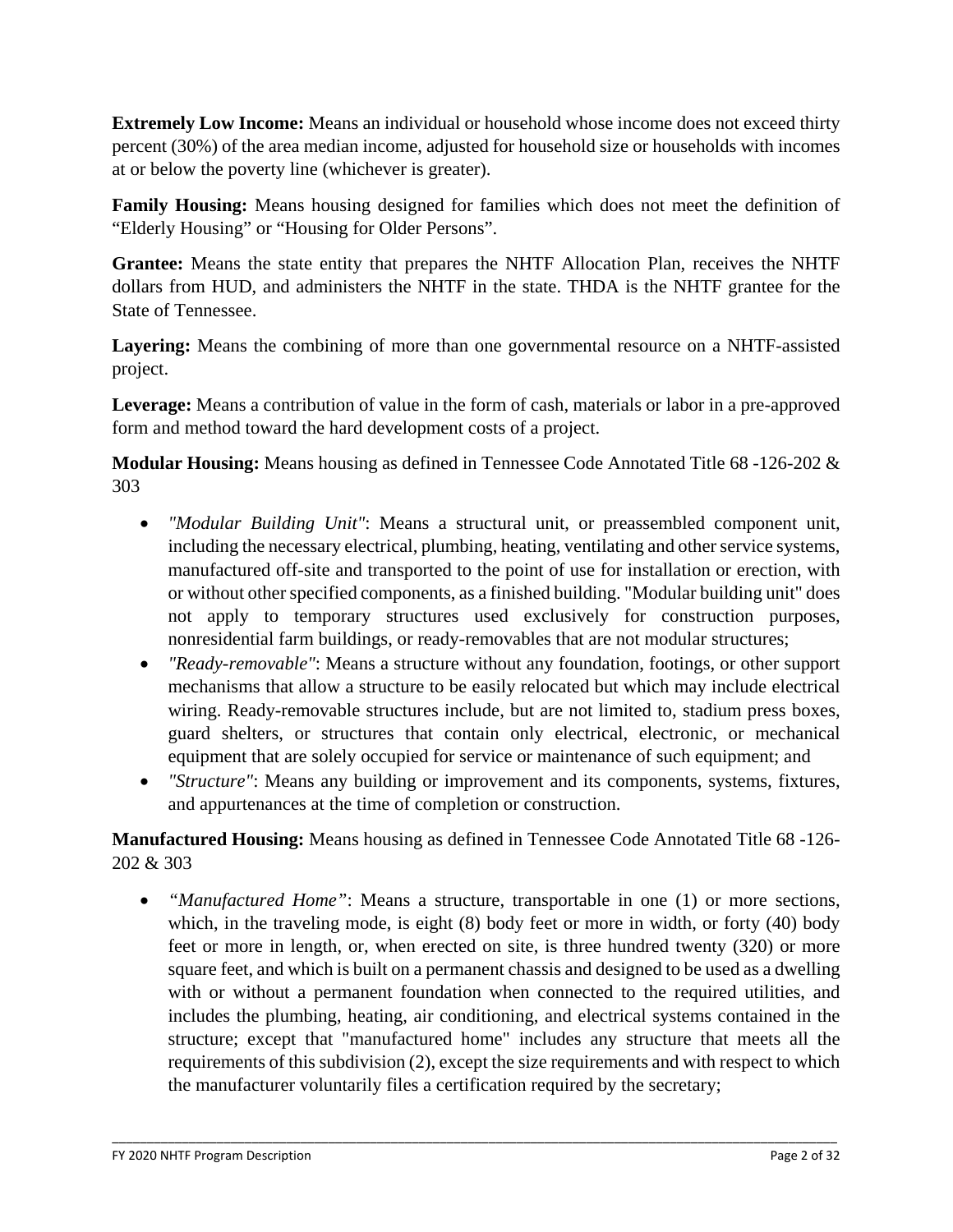- *"Manufacturer"*: Means any person engaged in manufacturing or assembling new manufactured homes.
- *"Mobile Home"*: Means a structure manufactured before June 15, 1976, that is not constructed in accordance with the National Manufactured Home Construction and Safety Standards Act of 1974, compiled in 42 U.S.C. § 5401 et seq. It is a structure that is transportable in one (1) or more sections that in the traveling mode is eight (8) body-feet or more in width and forty (40) body-feet or more in length, or, when erected on site, is three hundred twenty (320) or more square feet and that is built on a chassis and designed to be used as a dwelling with or without a permanent foundation when connected to the required utilities and includes any plumbing, heating, air conditioning and electrical systems contained in the structure;

**Multifamily Housing:** Means any building or group of buildings totaling more than four permanent residential rental units operated as a single housing project.

**NHTF-Assisted Unit:** Means a housing unit which meets the NHTF eligibility requirements and benefits from financial assistance from the NHTF.

**Period of Affordability**: Also, "Affordability Period". Means the thirty (30) year timeframe beginning at time of Project Completion as defined at 24 CFR §93.2 during which projects receiving NHTF assistance will be required to maintain affordability to households at or below 30% AMI and must maintain compliance with NHTF regulations.

**Proforma:** Means a cash flow projection for a specific period of time that takes into account expected income and expenses of a rental property and projects financial viability and affordability over the period.

**Recipient:** Means an organization, agency or other entity (including a public housing authority, a for-profit entity or a nonprofit entity) that receives NHTF assistance from THDA and is the owner of a NHTF–assisted project.

**Rent Restricted:** Means rent, including utilities and tenant-based rental assistance that does not exceed the published Maximum NHTF Rent Limit, which is affordable to households at 30% AMI and based on an assumed (1.5) persons per bedroom (single person in an efficiency).

**Single Family Housing:** Means a structure that contains at least one but no more than four permanent residential units.

**Stabilized Occupancy:** Means occupancy of at least ninety percent (90%) of the units in the property for a continuous period of at least ninety (90) calendar days.

**Substantial Rehabilitation:** Means the rehabilitation of a project in which the rehabilitation costs will be seventy five percent (75%) or more of the replacement cost.

**Total Development Cost:** Means the all-in cost of developing the project including acquisition, predevelopment costs, hard and soft construction or rehab costs, financing costs, developer fees, and reserve account capitalization.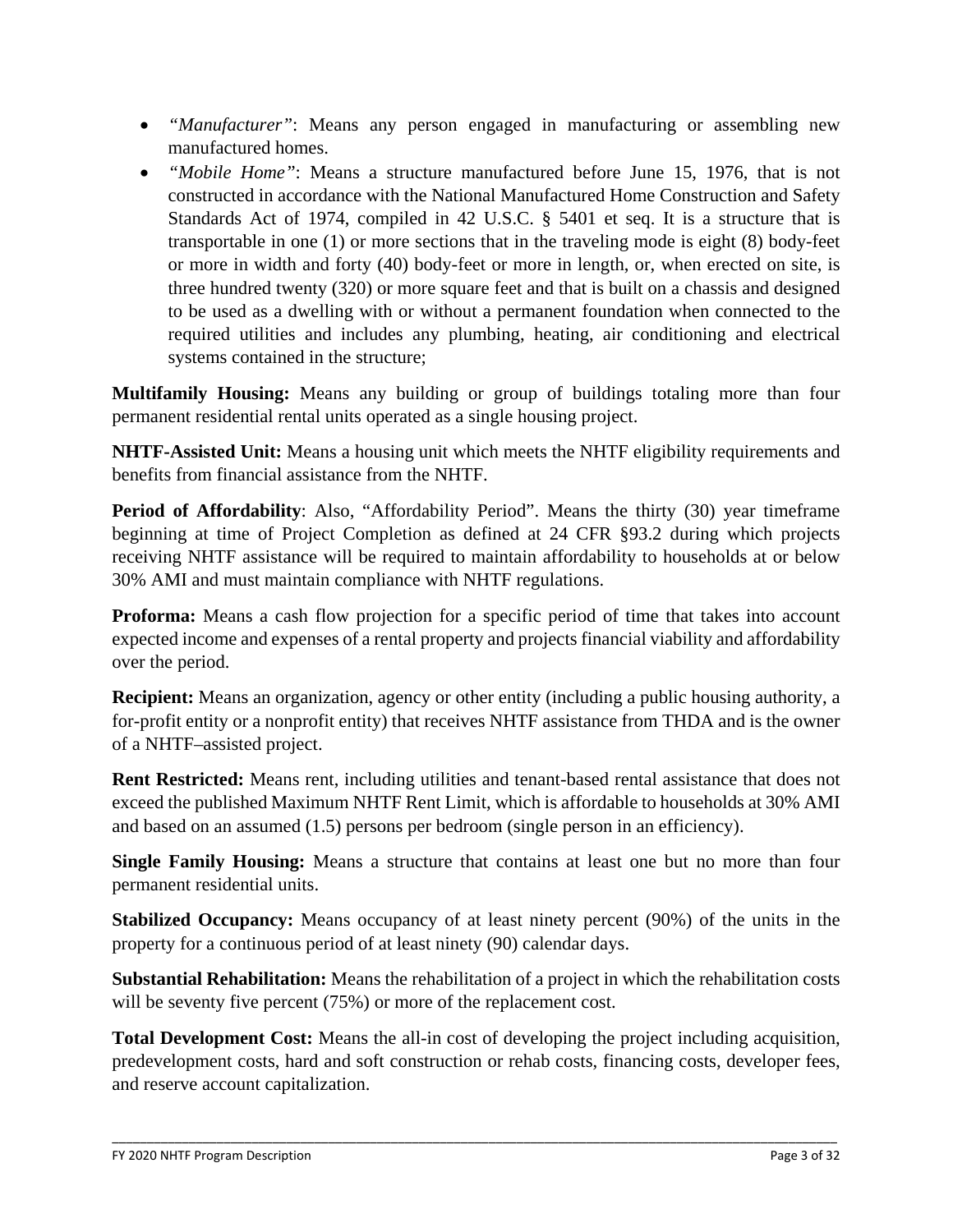**Uniform Physical Condition Standards (UPCS):** Means the standardized inspection code created by HUD and Congress in 1998 as a way of establishing a dynamic inspection code that could satisfy the diverse housing stock monitored by the U.S. Department of Housing and Urban Development (HUD). The inspection code predominately provides a set of minimum standards for components found in real estate.

# **THE NATIONAL HOUSING TRUST FUND LEGAL AUTHORITY**

The NHTF was established under Title I of the Housing and Economic Recovery Act of 2008, Section 1131 (Public Law 110-289). Section 1131 of HERA amended the Federal Housing Enterprises Financial Safety and Soundness Act of 1992 (12 U.S.C. 4501 et seq.) (Act) to add a new section 1337, entitled "Affordable Housing Allocation" and a new section 1338, entitled "Housing Trust Fund."

This program is governed by Title 24 Code of Federal Regulations, Parts 91 and 93; Interim Rule. Those regulations are incorporated by reference in this Program Description. In cases of conflicting requirements, the more stringent requirement will apply.

Tennessee operates a THDA-funded Housing Trust Fund commonly known as the "Housing Trust Fund", "HTF", or the "Tennessee Housing Trust Fund" While all references in this program description and other related documentation refer to this funding as the "National HTF" or "NHTF", all federal requirements will identify this resource as the "Housing Trust Fund" or "HTF". Applicants and recipients of NHTF funding must maintain awareness of this distinction in all program documentation.

# **1) ALLOCATION OF FUNDS**

National Housing Trust Fund (NHTF) funds committed to the State of Tennessee, through THDA, will be allocated as provided in the State of Tennessee's Consolidated Plan, as amended. The amount of the 2020 (NHTF) allocation is unknown until there is an approved federal budget; however, THDA anticipates receipt of an amount equivalent to the amount received in FY 2019, approximately \$3,377,390. Additionally, THDA may make available any returned or leftover funds from the 2019 or earlier funding rounds as determined at the time of award in May 2020.

- a. THDA will award ninety percent (90%) of the allocated amount in NHTF grants to successful applicants though a competitive application process. Each award will be a minimum of one hundred thousand dollars (\$100,000) and a maximum of nine hundred thousand dollars (\$900,000).
- b. NHTF funding will be allocated as provided in the State of Tennessee's Consolidated Plan, as amended. THDA will use ten percent (10%) of the NHTF allocation for its own administrative expenses.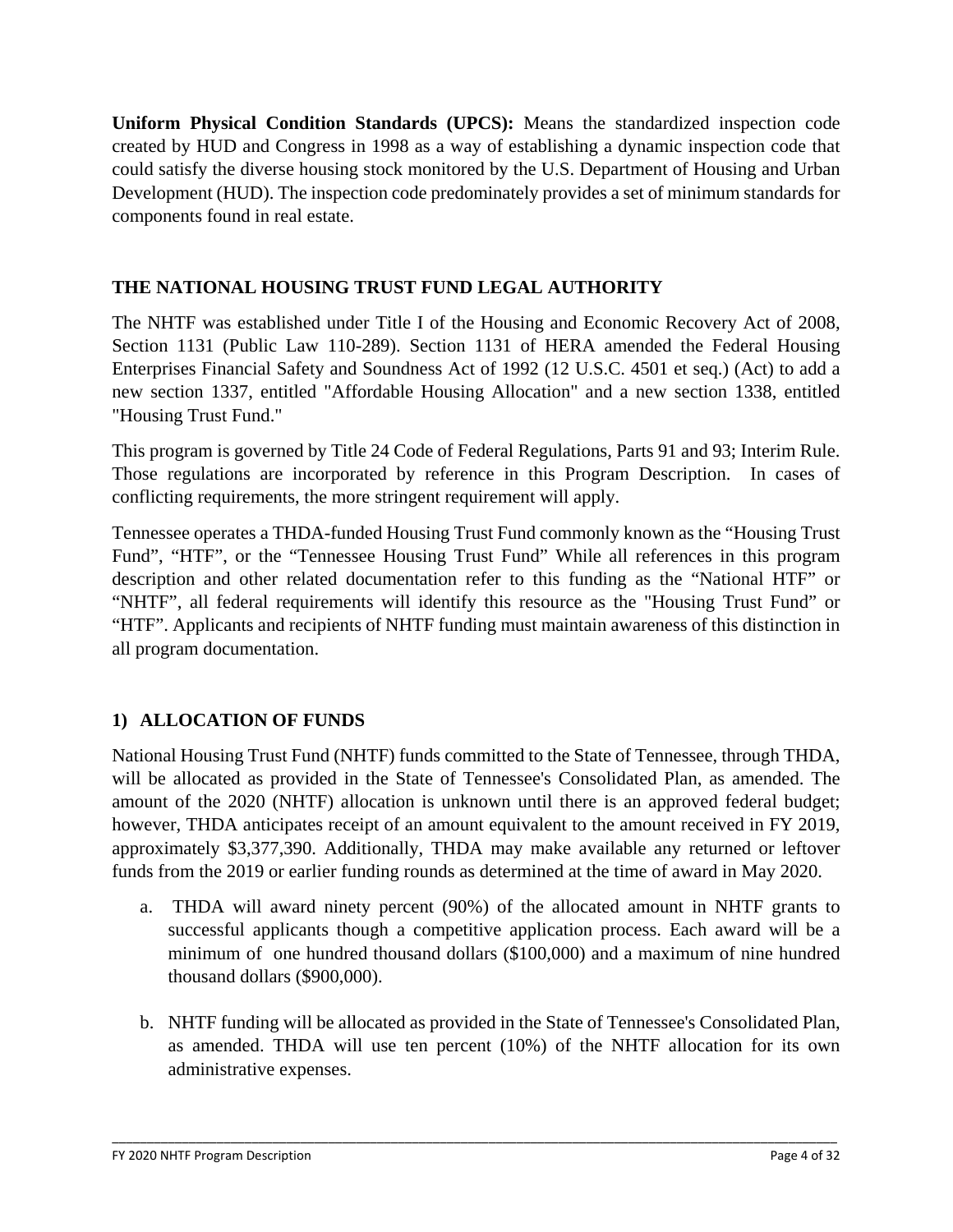### **2) ELIGIBLE RECIPIENTS**

THDA will accept applications for the NHTF program from public housing authorities, and nonprofit entities that will be the owner of the proposed rental project. If the Applicant is involved in a partnership associated with a low income housing tax credit project, the Applicant must be the sole general partner or the sole managing member of the ownership entity or own 100% of the stock of a corporate ownership entity. The Applicant must materially participate (regular, continuous, and substantial on-site involvement) in the development and operation of the development throughout the compliance period.

- a. To be eligible the entity must meet the following criteria:
	- i) Be organized and existing to do business in the State of Tennessee, or if organized in another state, must be qualified to do business in the State of Tennessee.
	- ii) Demonstrate at least two years of related housing experience in Tennessee. For the purposes of this program, "related housing experience" means the development, ownership and management of affordable rental housing.
	- iii) Demonstrate the financial capacity necessary to undertake, complete, and manage the proposed project, as demonstrated by its ability to own, construct, or rehabilitate and manage and operate affordable rental housing. THDA will evaluate the experience of the entire proposed team with owning, developing and managing projects of similar size and scope serving the intended population proposed. Applicants and their development team must undergo an evaluation by THDA of their capacity before the applicant may qualify as an eligible Recipient.
	- iv) Have demonstrated understanding of the Federal, State and local housing programs used in conjunction with NHTF funds to ensure compliance with all applicable program requirements and regulations.
	- v) Not be debarred or excluded from receiving federal assistance or THDA assistance prior to selection or entering into the written agreement with THDA.
	- vi) Certify that housing units assisted with the NHTF will comply with NHTF program requirements during the entire period that begins upon selection and ending upon the conclusion of all NHTF‐funded activities.

#### **3) SPEND DOWN REQUIREMENT**

Applicants with past NHTF grant awards must meet both of the following requirements:

a. Must not have received an award under the 2019 NHTF Program Description round.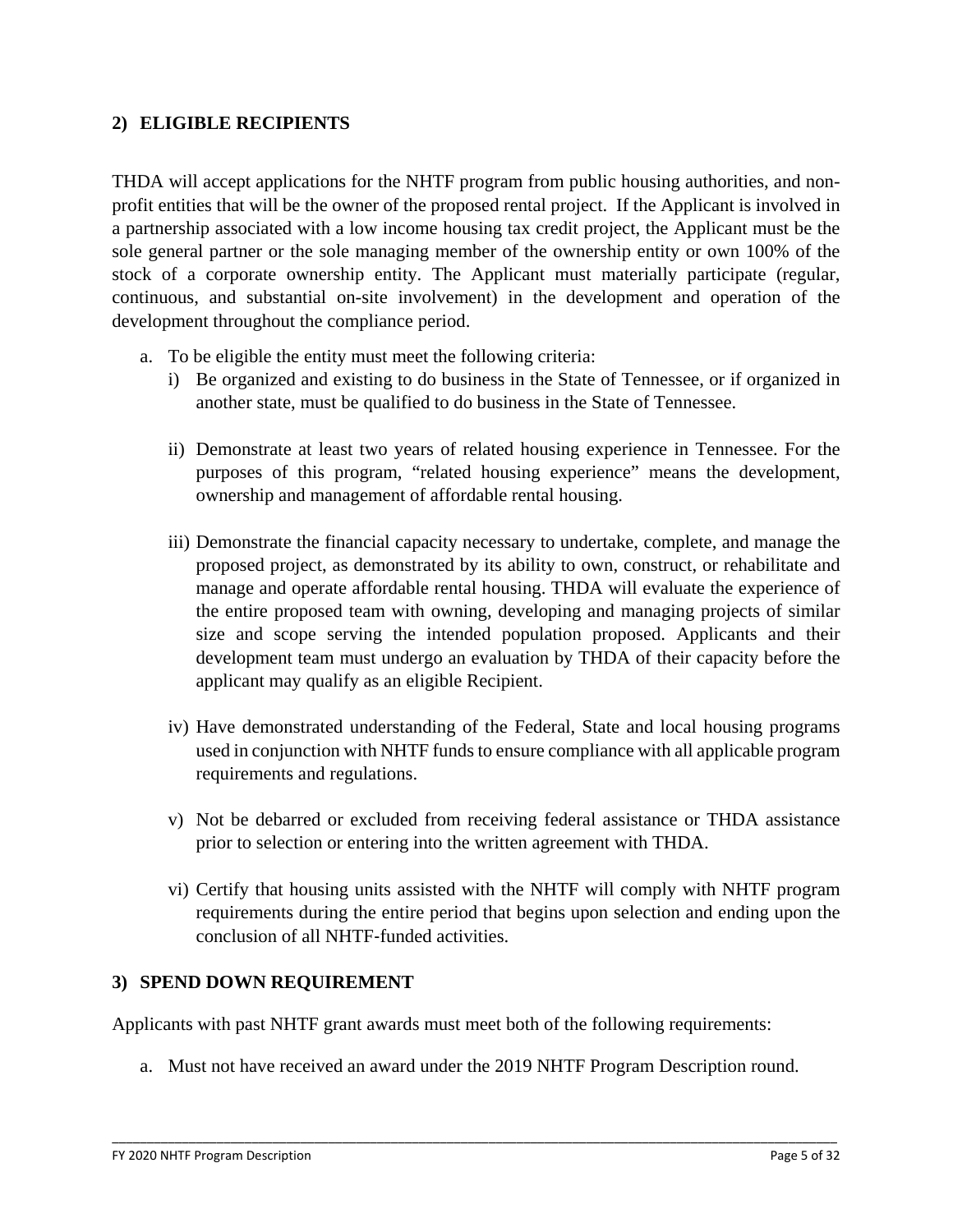b. *Requested* (submitted an official Request for Payment Form with supporting documentation) the following percentages of their grants by March 26, 2020 to be eligible for the 2020 NHTF program:

| <b>NHTF GRANT YEAR</b> | <b>SPEND DOWN REQUIREMENT</b> |
|------------------------|-------------------------------|
| 2016 NHTF Round        | 50%                           |
| 2017 NHTF Round        | 25%                           |
| 2018 NHTF Round        | 10%                           |

### **4) FORM OF ASSISTANCE**

NHTF funds will be awarded as a grant secured by a note, deed of trust, and a restrictive covenant.

- a. Grantee will be required to record a note, deed of trust and restrictive covenants during the construction phase prior to requesting any draws.
- b. Final legal documents including a grant note, deed of trust and restrictive covenants must be recorded at time of final closing. A copy of all recorded final legal documents must be submitted to THDA within 30 days of final closing.

### **5) LEVEL OF SUBSIDY**

The investment of NHTF funds must conform to the following minimum and maximum standards per unit:

- a. Minimum NHTF Funds: \$1,000 per unit
- b. Maximum NHTF Funds Per Unit:

| \$62,445  | 0-Bedroom (Efficiency) Limit |
|-----------|------------------------------|
| \$71,584  | 1-Bedroom Limit              |
| \$87,047  | 2-Bedroom Limit              |
| \$112,611 | 3-Bedroom Limit              |
| \$123,611 | 4-Bedroom Limit              |
|           |                              |

### **6) DEVELOPER FEE**

A Developer Fee of up to fifteen percent (15%) of the NHTF development costs, net of the development fee, acquisition costs and any permanent financing costs may be charged as a project soft cost.

\_\_\_\_\_\_\_\_\_\_\_\_\_\_\_\_\_\_\_\_\_\_\_\_\_\_\_\_\_\_\_\_\_\_\_\_\_\_\_\_\_\_\_\_\_\_\_\_\_\_\_\_\_\_\_\_\_\_\_\_\_\_\_\_\_\_\_\_\_\_\_\_\_\_\_\_\_\_\_\_\_\_\_\_\_\_\_\_\_\_\_\_\_\_\_\_\_\_\_\_\_\_\_\_

### **7) ELIGIBLE ACTIVITIES**

FY 2020 NHTF Program Description Page 6 of 32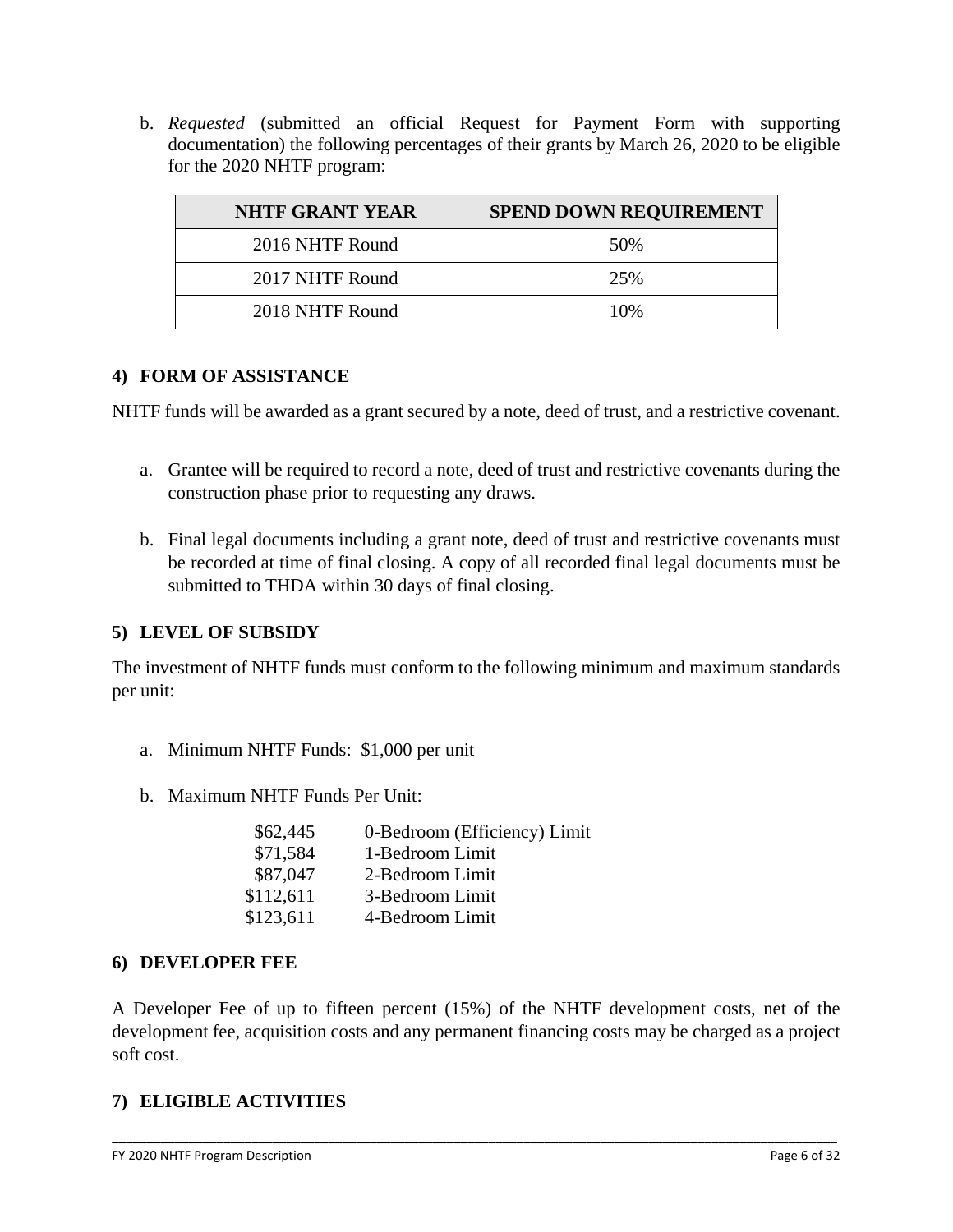NHTF funds must be used to produce or preserve affordable, permanent rental housing that addresses the needs of extremely low-income households. The housing may be stick built or Modular Housing, provided that the housing meets all the applicable state and local codes. NHTF funds may only be charged to NHTF units or residential buildings where NHTF fixed or floating units are located per the allocation formula in HUD's final rule for the "National" Housing Trust Fund. Eligible housing activities include:

- i) New construction of rental housing units.
- ii) Acquisition and/or rehabilitation of existing rental housing units.
- iii) Funding of an operating cost reserve associated with the new construction or acquisition and rehabilitation of housing assisted with NHTF funds

#### **8) UNIT DESIGNATION**

Fixed and floating HTF units. In a project containing HTF-assisted and other units, the grantee may designate fixed or floating HTF units.

a. This designation will be required in the application and designation of specific units must be included in the written agreement between THDA and the recipient.

### **9) PROHIBITED ACTIVITIES**

- a. Providing tenant-based rental assistance for the special purposes of the existing Section 8 program, in accordance with Section 212(d) of the Act.
- b. Assisting or developing emergency shelters (including shelters for disaster victims) or facilities such as nursing homes, convalescent homes, hospitals, residential treatment facilities, correctional facilities, dormitories, including those for farm workers or housing for students.
- c. Providing any form of housing that is considered short term or transitional.
- d. Providing NHTF assistance to rental units that require reconstruction.
- e. Providing NHTF assistance to rental units that are Manufactured Housing and/or Manufactured Housing lots.
- f. Using NHTF funds to refinance existing debt.
- g. Using NHTF funds for the acquisition and rehabilitation or new construction of housing for sale to home buyers.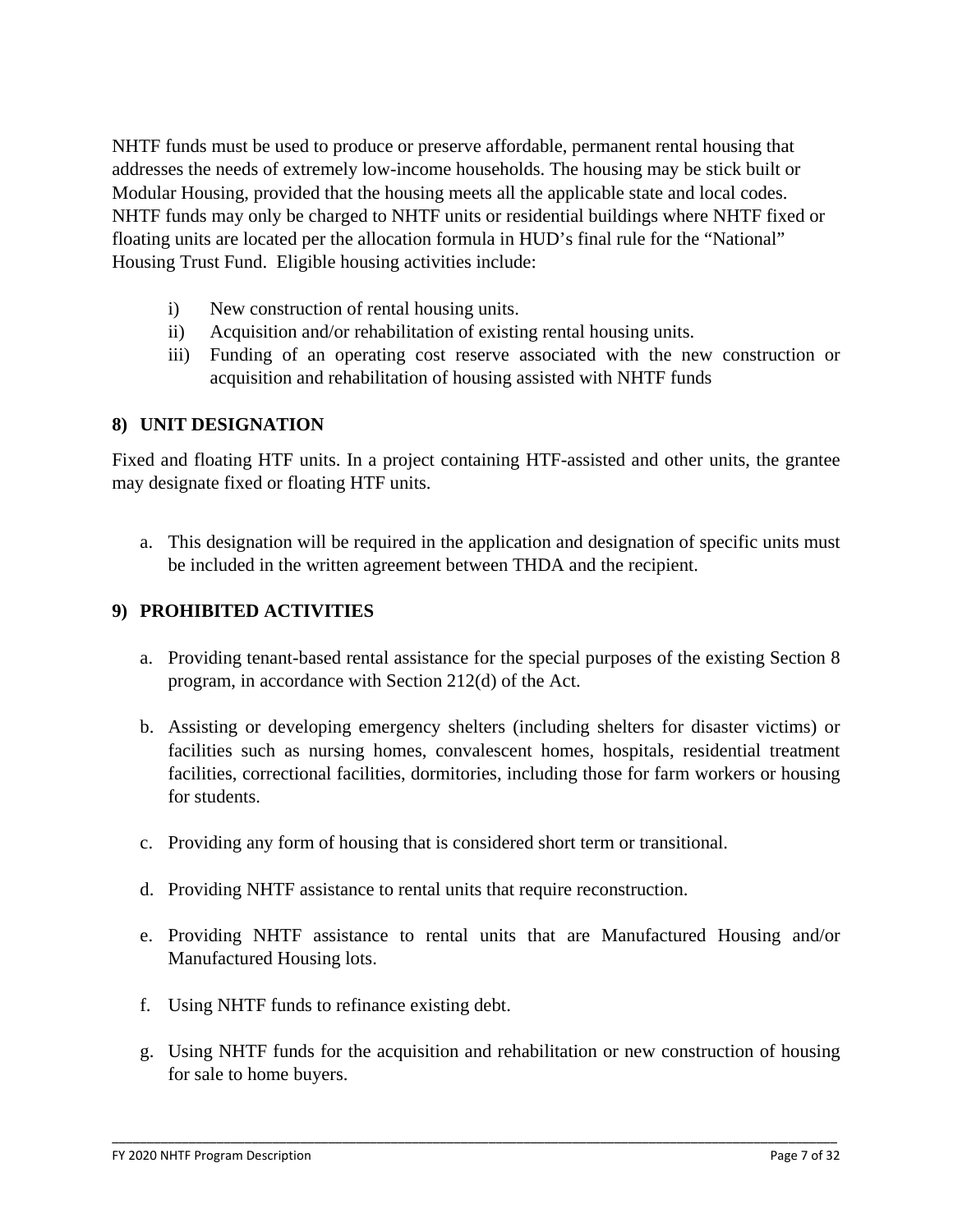- h. Providing non-federal matching contributions required under any other Federal program.
- i. Providing assistance authorized under Section 9 of the 1937 Act (annual contributions for operation of public housing).
- j. Carrying out activities authorized under 24 CFR Part 968 (Public Housing Modernization).
- k. Providing assistance to eligible low-income housing under 24 CFR Part 248 (Prepayment of Low Income Housing Mortgages).
- l. Providing assistance to a project previously assisted with NHTF funds during the period of affordability established by HUD and THDA in the written agreement with the Recipient as stated in § 93.205(a) except as permitted for renewal of funds committed to operating cost assistance.
	- i) Additional NHTF funds may be committed to a project up to one year after project completion, but the amount of NHTF funds in the project may not exceed the maximum per-unit subsidy amount as determined by HUD. HUD has prescribed the use of the Section 234 – Condominium Housing Limits from the Annual Indexing of Basic Statutory Mortgage: Limits for Multi-Family Housing Programs as described in the Interim Rule; (See Paragraph 4 above)
- m. Using NHTF funds for political activities; advocacy; lobbying, whether directly or through other parties; counseling services; travel expenses; and preparing or providing advice on tax returns.
- n. Using NHTF funds for administrative, outreach, or other costs of the Recipient, or any other Recipient of such grant amounts, subject to the exception in Section  $1338(c)(10)(D)(iii)$  of the Act,
- o. Paying for any cost that is not eligible under 24 CFR 92.730 through 93.200.

## **10) LAYERING**

Layering is the combination of government resources on a NHTF-assisted project.

- a. THDA will review each project to ensure that only the minimum amount of NHTF assistance needed is allocated to the project.
- b. Total NHTF resources allocated to any project cannot exceed the current maximum per unit subsidy limit.

\_\_\_\_\_\_\_\_\_\_\_\_\_\_\_\_\_\_\_\_\_\_\_\_\_\_\_\_\_\_\_\_\_\_\_\_\_\_\_\_\_\_\_\_\_\_\_\_\_\_\_\_\_\_\_\_\_\_\_\_\_\_\_\_\_\_\_\_\_\_\_\_\_\_\_\_\_\_\_\_\_\_\_\_\_\_\_\_\_\_\_\_\_\_\_\_\_\_\_\_\_\_\_\_

## **11) LEASE-UP AND INITIAL OCCUPANCY**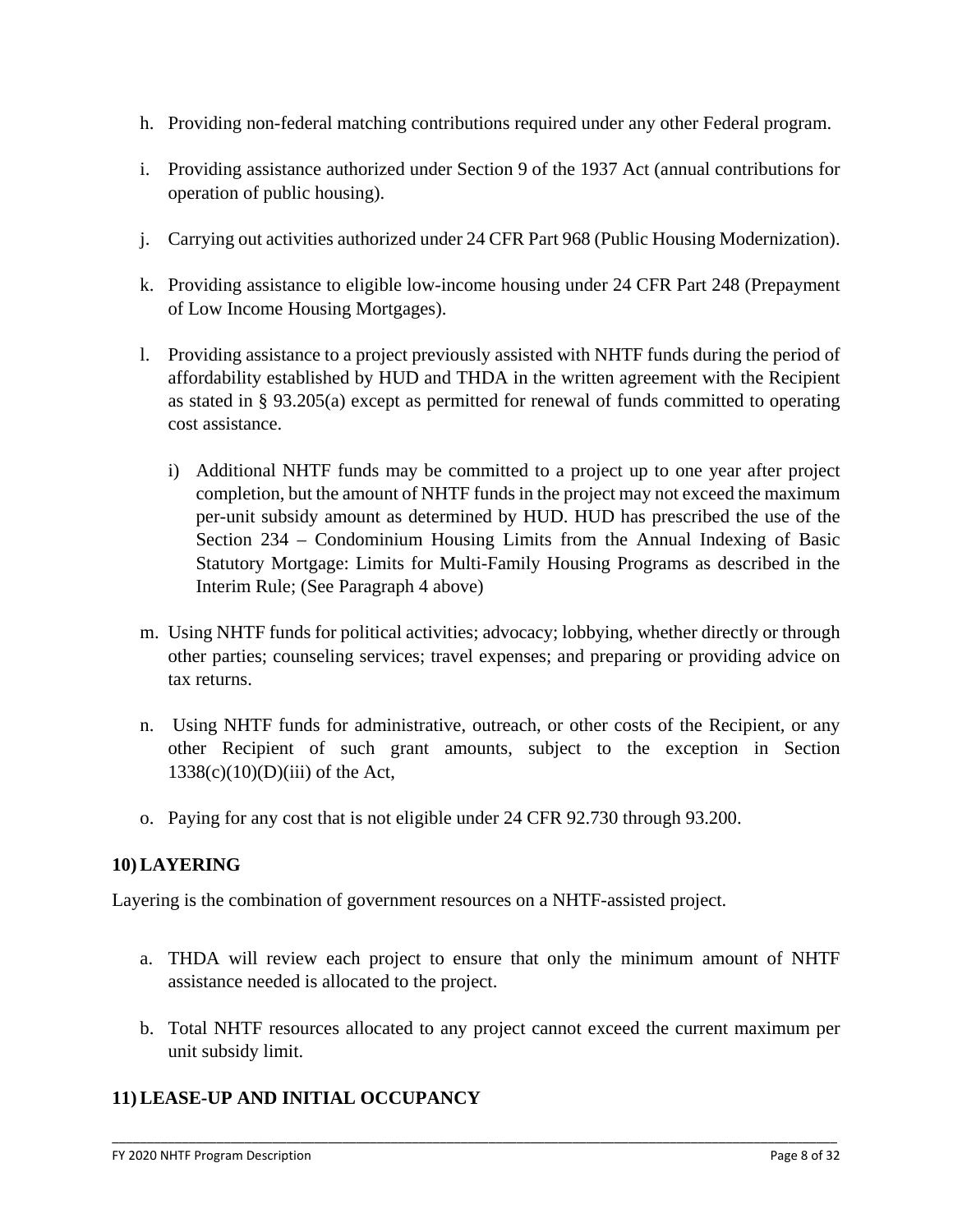Projects must be fully occupied by income eligible tenants within six (6) months of issuance of a certificate of occupancy for the completed units. If all units are not fully occupied by income eligible tenants within six (6) months of completion of construction or acquisition and rehabilitation, the grant Recipient must report to THDA on current marketing efforts in a form and with substance as required by THDA.

a. If a rental project has not achieved initial occupancy within eighteen (18) months of Completion, all NHTF funds invested in the rental project must be repaid to THDA.

## **12) LEVERAGE**

Leverage must be in the form of contributions to the project's hard development costs.

- a. In the scoring matrix, any project that has leveraged funds will receive additional points. Leveraged funds are funds provided by the applicant and grants from other sources. The value of land acquired through non-NHTF resources may be counted as leverage when the appraised value is documented and proof of ownership at the time of application is demonstrated. Loan proceeds from a lending institution do not count as leverage. However, the savings generated from a below market interest rate will count as leverage when properly documented. Administrative funds, anticipated fund-raising revenues and construction loans do not count toward leverage. Leveraged funds counted in one program year do not qualify again as leverage in subsequent years. All proposed leverage must be thoroughly supported by appropriate back-up documentation, including firm commitment letters, award letters, and warranty deeds.
- b. The value of donated labor, materials and land will count toward leverage. The value of unskilled labor is set at the current minimum wage, and the value of skilled labor is set at twice the current minimum wage. The value of land and/or a building donated or acquired for a project prior to the application will count as leverage, but there must be an appraisal or tax assessment included in the application to document its value. In order to count donated supplies or materials, only the documented value of the actual goods or materials will be considered and they must be legitimately required by the project. The donor must provide a letter to confirm the amount of the supplies or materials. Proposed discounts will not count as leverage.

### **13) MARKET**

Applicants must document that neighborhood market conditions demonstrate a need for the project.

\_\_\_\_\_\_\_\_\_\_\_\_\_\_\_\_\_\_\_\_\_\_\_\_\_\_\_\_\_\_\_\_\_\_\_\_\_\_\_\_\_\_\_\_\_\_\_\_\_\_\_\_\_\_\_\_\_\_\_\_\_\_\_\_\_\_\_\_\_\_\_\_\_\_\_\_\_\_\_\_\_\_\_\_\_\_\_\_\_\_\_\_\_\_\_\_\_\_\_\_\_\_\_\_

### **14) MIXED INCOME TENANCY**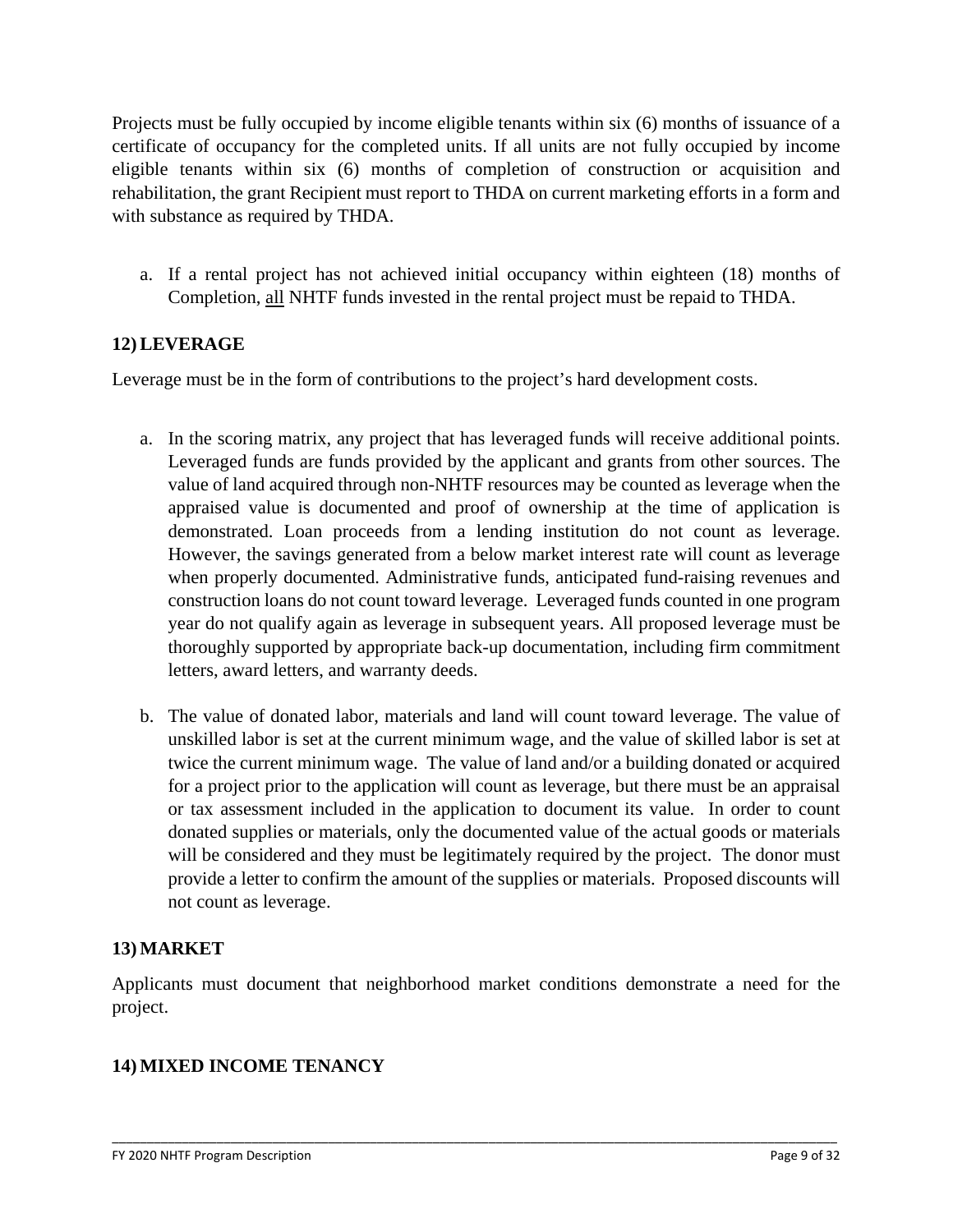For the purpose of the NHTF Program, a "mixed income" project contains at least one residential unit that is set aside for an extremely low income household and one or more other residential units available to tenants in other higher income designations as defined by HUD; very low income, low income, moderate income and/or above.

a. NHTF funds may only be used for NHTF qualifying residential units.

## **15) MIXED USE PROJECTS**

For purposes of the NHTF Program, a "mixed-use" project contains, in addition to at least one residential unit, other non-residential space which is available to the public. If laundry and/or community facilities are for use exclusively by the project tenants and their guests, then the project is not considered mixed-use. Neither a leasing office nor a maintenance area will trigger the mixeduse requirements. No NHTF funds can be used to fund the commercial or non-residential portion of a mixed-use project. Therefore, if a NHTF-assisted project contains such commercial or nonresidential space, other sources of funding must be used to finance that space. In order to be eligible for NHTF funding, a mixed-use project must meet the following conditions:

- a. NHTF funds can only be used to fund the residential portion of the mixed-use project which meets the NHTF rent limits and income requirements. If the rental project will contain a model apartment that will be shown to potential renters, the model apartment will be considered a non-residential area subject to the mixed-use requirements, unless the model apartment will be rented in the event of high occupancy.
- b. Residential living space in the project must constitute at least fifty one percent (51%) of the total project space.
- c. Each building in the project must contain residential living space.

## **16) RENT LEVELS AND UTILITY ALLOWANCES**

Every NHTF assisted unit is subject to rent limits designed to make sure that rents are affordable to extremely low income households. These maximum rents may be referred to as NHTF rents. Available at [https://thda.org/business-partners/nhtf.](https://thda.org/business-partners/nhtf)

- a. Rents are limited for the length of the Period of Affordability. These rents are determined on an annual basis by HUD. The Recipient/Owner will be provided with these rents, which include all utilities.
- b. The cost of utilities paid by tenants must be subtracted (using applicable utility allowances) from the published NHTF rents to determine the maximum allowable rents.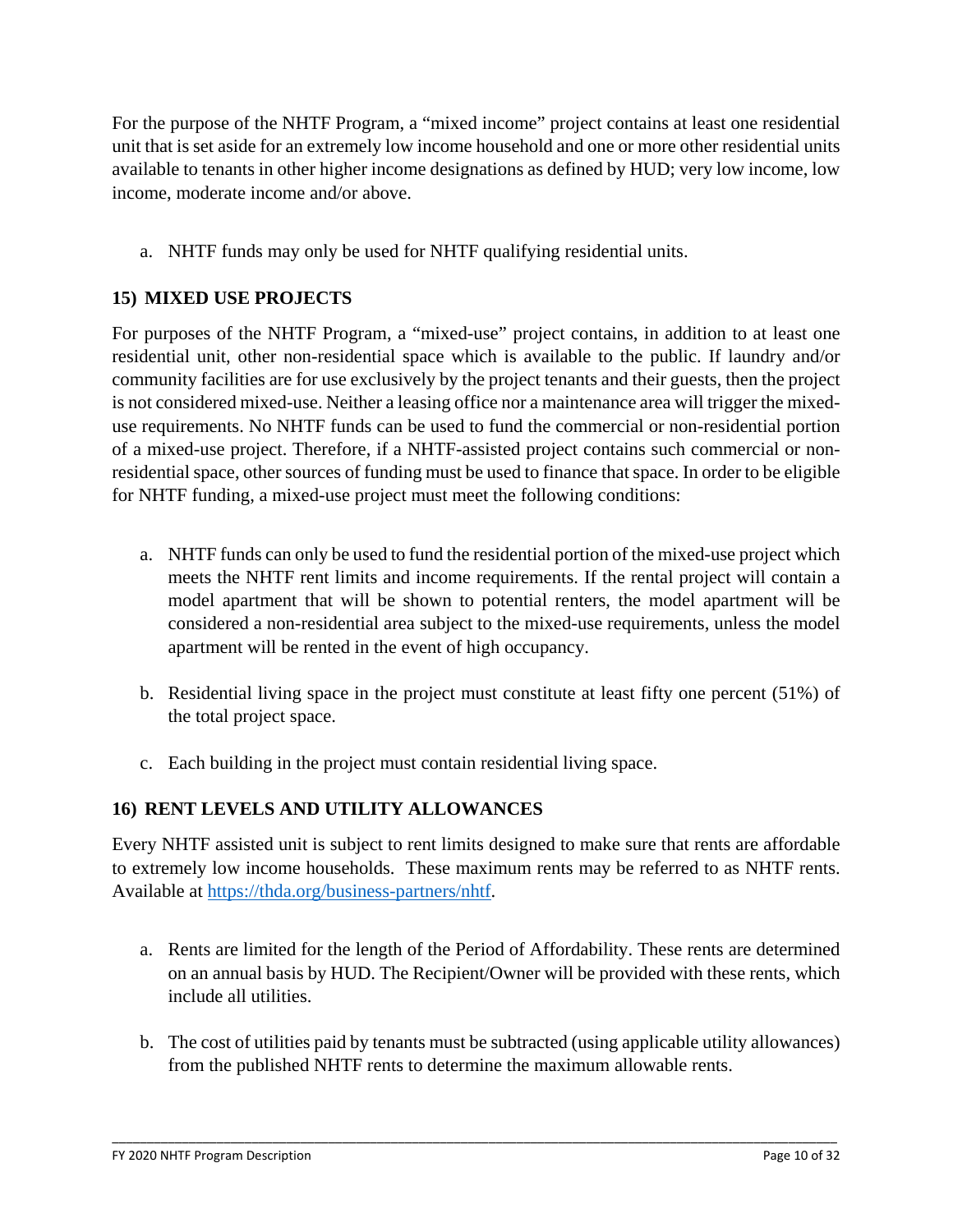- c. THDA must annually review and approve the rents for each NHTF-assisted rental project. In addition, THDA must determine individual utility allowances for each rental project either by using the HUD Utility Schedule Model or determining the utility allowance based on the specific utilities used at the project. Utility allowances are reviewed and updated annually. Use of utility allowances provided by public housing authorities is not permitted.
- d. NHTF rents are not necessarily representative of market conditions and NHTF rents may increase or decrease from year to year. Regardless of changes in fair market rents and in median income over time, the NHTF rents for a project are not required to be lower than the NHTF rents for the project in effect at the time of Commitment as defined at 24 CFR §93.2
- e. Each Recipient must be aware of the market conditions of the area in which the project is located. Rents shall not exceed the published NHTF rents, adjusted for utility arrangements and bedroom size.
- f. If the NHTF-assisted unit receives project-based rental subsidy, and the tenant pays a contribution toward rent of not more than 30% of the tenant's adjusted income, then the maximum rent for the NHTF-assisted unit (only and specifically for the unit in which the project based rental subsidy is designated) is the rent allowable under the project-based rental subsidy program, also known as the payment standard.

# **16) LONG TERM OCCUPANCY REQUIREMENTS**

Tenants whose annual incomes increase to over 30% of median may remain in occupancy but must pay no less than thirty percent (30%) of their adjusted monthly income for rent and utilities.

## **17) INCOME LIMITS**

NHTF funds must be used to benefit only Extremely Low-Income households.

- a. The income limits apply to the incomes of the tenants, not to the owners of the property. 100% of the tenant households in NHTF-assisted units must be Extremely Low Income. Households must meet the NHTF Income Limit established by HUD and effective at the time of application for occupancy of a NHTF-assisted unit.
- b. Income Determination: To ensure that the income targeting requirements are met, a Recipient must verify that each household occupying an NHTF-assisted unit is incomeeligible by determining the household's annual income. When determining eligibility, the Recipient must calculate annual income as defined at 24 CFR 5.6091. The method for determining and calculating annual income for tenants are also addressed in the full text of the interim rule.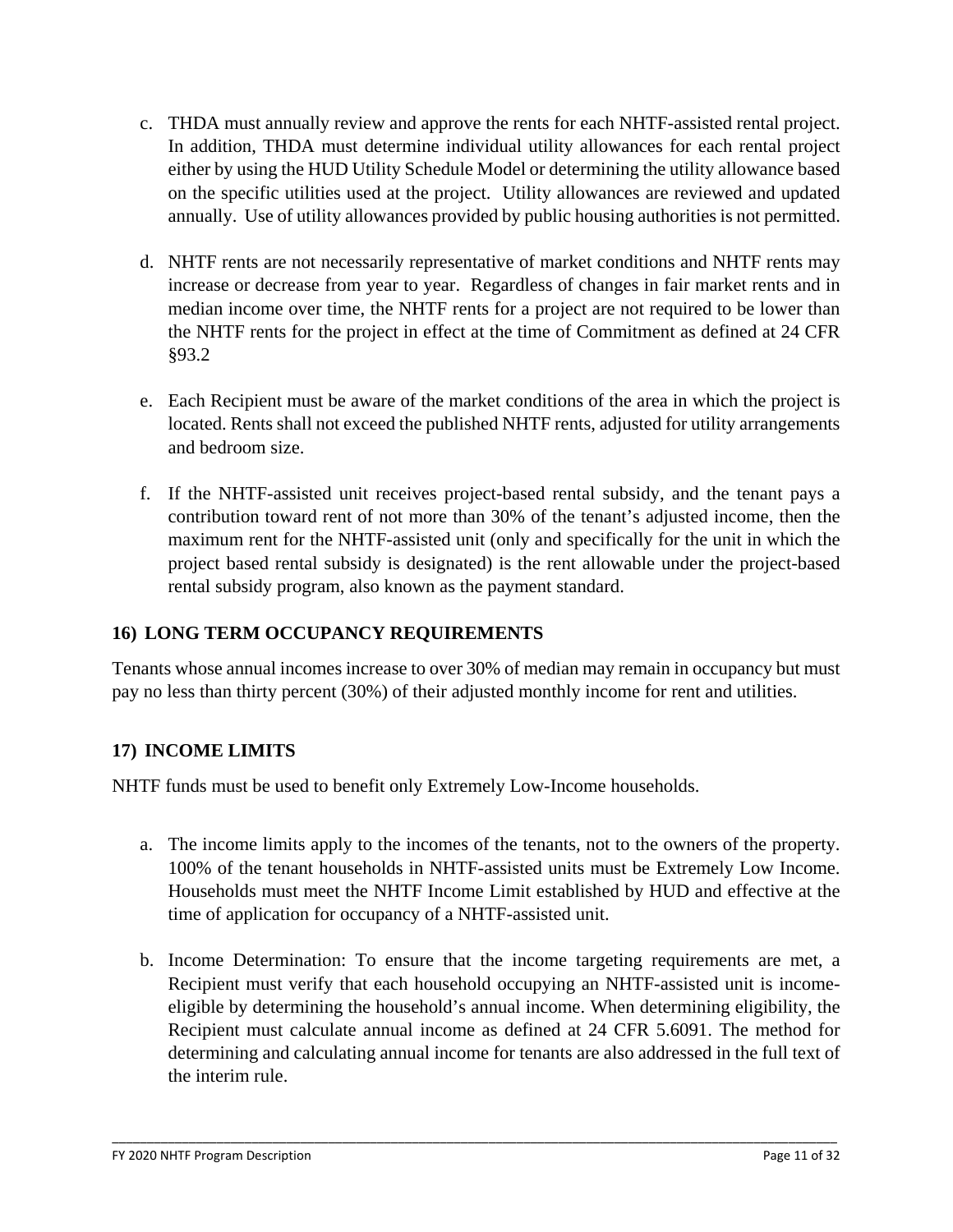- c. The income of the household to be reported for purposes of eligibility is the sum of the annual gross income of the beneficiary, the beneficiary's spouse, and any other household member residing in the rental unit. Annual gross income is "anticipated" for the next twelve (12) months, based upon current circumstances or known upcoming changes, minus certain income exclusions.
- d. Current limits are in available at [https://thda.org/business-partners/nhtf.](https://thda.org/business-partners/nhtf)
	- i) Median income for an area of the state shall be that median income value established by HUD.
	- ii) Median incomes change when HUD makes revised estimates.

## **18) HOUSING SET-ASIDES FOR INDIVIDUALS WITH DISABILITIES**

Applications that propose housing in which more than twenty percent (20%) of the assisted units will be set-aside for individuals with disabilities must meet the qualities of settings that are eligible for reimbursement under the Medicaid home and community-based services that were established by the Centers for Medicare and Medicaid Services (CMS) in the final rule dated January 16, 2014:

[https://www.federalregister.gov/articles/2014/01/16/2014-00487/medicaid-program-state-plan](https://www.federalregister.gov/articles/2014/01/16/2014-00487/medicaid-program-state-plan-home-and-community-based-services-5-year-period-for-waivers-provider)[home-and-community-based-services-5-year-period-for-waivers-provider.](https://www.federalregister.gov/articles/2014/01/16/2014-00487/medicaid-program-state-plan-home-and-community-based-services-5-year-period-for-waivers-provider)

- a. The final rule requires that all home and community-based settings meet certain qualifications, including:
	- i) Is integrated and supports full access to the greater community.
	- ii) Is selected by the individual from among setting options.
	- iii) Ensures individual rights of privacy, dignity, and respect, and freedom from coercion and restraint.
	- iv) Optimizes autonomy and independence in making life choices.
	- v) Facilitates choice regarding services and who provides them.
- b. For provider owned or controlled residential settings, the following additional requirements apply:
	- i) The individual has a lease or other legally enforceable agreement providing similar protections.
	- ii) The individual has privacy in their unit including lockable doors, choice of roommates, and freedom to furnish or decorate the unit.
	- iii) The individual controls his/her own schedule, including access to food at any time.

- iv) The individual can have visitors at any time.
- v) The setting is physically accessible.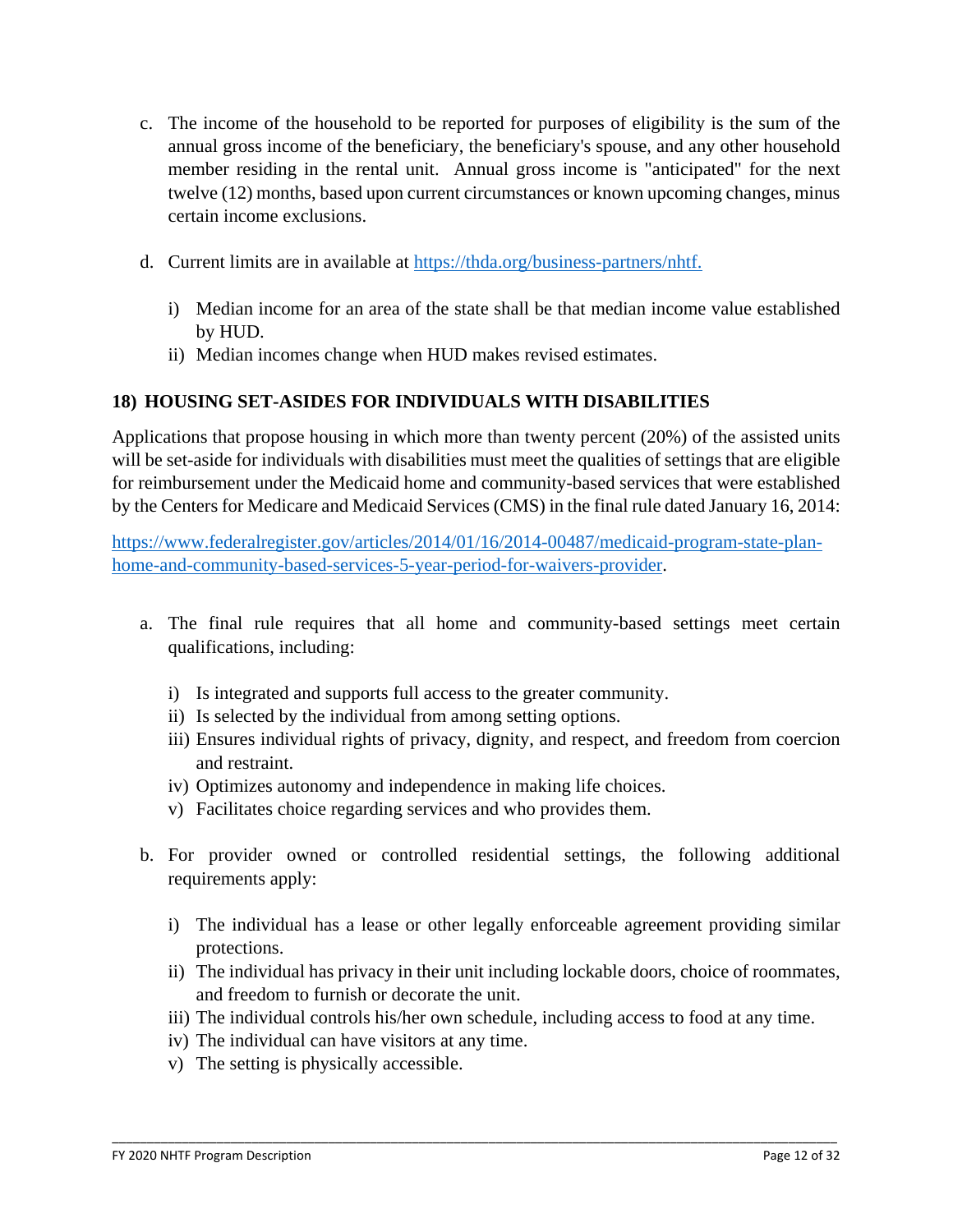### **19) PROPERTY AND DESIGN STANDARDS**

Property standards must be met when NHTF funds are used for a project. All rental housing constructed or rehabilitated with NHTF funds must meet all THDA Design Standards, applicable local, county and state codes, rehabilitation standards, Uniform Property Condition Standards (UPCS), and zoning ordinances at the time of project completion.

- a. In the absence of a local code, new construction of single-family units for rental must meet the current, State-adopted edition of the International Residential Code for One- and Two-Family Dwellings. The newly constructed units must also meet accessibility requirements and mitigate disaster impact as applicable per State and local codes, ordinances, etc. Rehabilitation of existing single-family units for rental must meet the current, Stateadopted edition of the International Existing Building Code.
- b. NHTF funded units must also conform to the THDA Minimum Design Standards for New Construction of Single Family and Multifamily Units or to the THDA Design Standards for Rehabilitation of Single Family and Multifamily Housing Units, as applicable. THDA must review and approve plans, work write-ups and written cost estimates and determine cost reasonableness for both new construction and rehabilitation prior to putting the project out to bid.
- c. Additional design standards include:
	- i) Energy Code. New construction projects must also meet the State-adopted edition of the International Energy Conservation Code. Copies of the Energy Code may also be obtained from the International Code Council at the address listed above.
	- ii) Energy Conservation. In addition to meeting the State-adopted edition of the International Energy Conservation Code, new construction projects must be Energy Star qualified as certified by an independent Home Energy Rating System (HERS) rater.
	- iii) Broadband Infrastructure. THDA requires that newly constructed rental units and those which are substantially rehabilitated must be wired for broadband internet access.
	- iv) Modular Housing must be certified by the state of Tennessee
- d. Section 504
	- i) Section 504 of the Rehabilitation Act of 1973 prohibits discrimination in federally assisted activities and programs on the basis of disability, and imposes requirements to ensure accessibility for qualified individuals with disabilities to these programs and activities.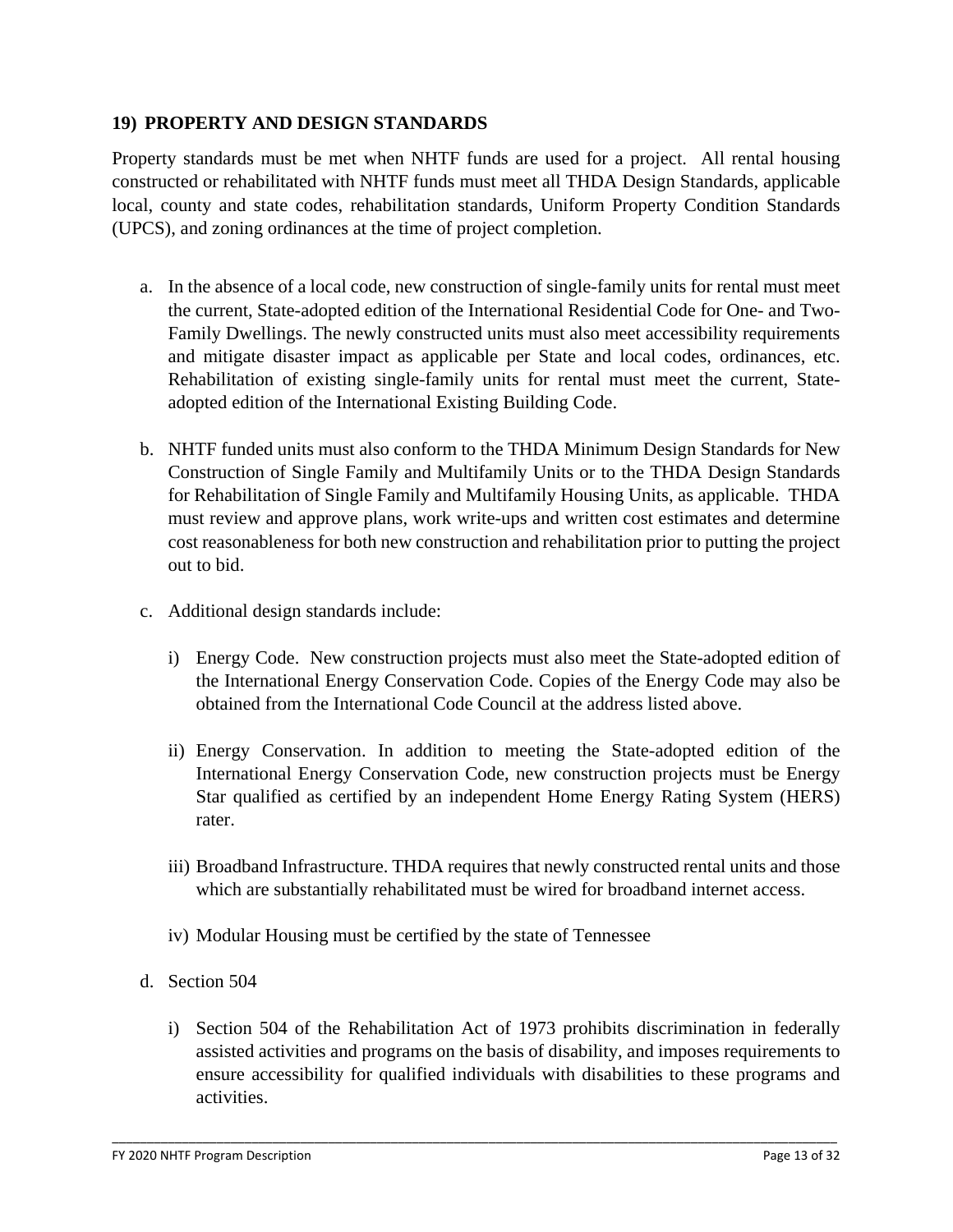- ii) For new construction of Multifamily Housing (five or more units), a minimum of 5% of the units in the project (but not less than one unit) must be accessible to individuals with mobility impairments, and at a minimum, an additional two percent (2%) of the units (but not less than one unit) must be accessible to individuals with sensory impairments. The total number of units in a NHTF-assisted project, regardless of whether all units are NHTF-assisted, is used as the basis for determining the minimum number of accessible units. Also, in a project where not all the units are NHTF-assisted, the accessible units may be either NHTF-assisted or non-NHTF-assisted.
- iii) The Section 504 definition of substantial rehabilitation for Multifamily Housing includes construction in a project with fifteen (15) or more units for which the rehabilitation costs will be seventy five percent (75%) or more of the replacement cost. In such projects, a minimum of five percent (5%) of the units in the project (but not less than one unit) must be accessible to individuals with mobility impairments, and an additional two (2%), at a minimum, (but not less than one unit) must be accessible to individuals with sensory impairments. As in the case of new construction, the total number of units in a NHTF-assisted, regardless of whether they are all NHTF-assisted, is used as the basis for determining the minimum number of accessible units, and, in a project where not all of the units are NHTF-assisted, the accessible units may be either NHTF-assisted or non-NHTF-assisted.
- iv) When rehabilitation less extensive than Substantial Rehabilitation is undertaken in projects of fifteen (15) or more units, alterations must, to the maximum extent feasible, make the units accessible to and usable by individuals with a disability, until a minimum of five percent  $(5\%)$  of the units (but not less than one  $(1)$  unit) are accessible to people with mobility impairments. For this category of rehabilitation, the additional two percent (2%) of unit's requirement for individuals with sensory impairments does not apply. Alterations to common spaces must, to the maximum extent feasible, make those areas accessible.
- e. Fair Housing Act of 1968, as amended. In buildings that are ready for first occupancy after March 13, 1991, and that have an elevator and four or more units, the public and common areas must be accessible to persons with disabilities; doors and hallways must be wide enough for wheelchairs; and all units must have the following:
	- i) An accessible route into and through the unit.
	- ii) Accessible light switches, electrical outlets, thermostats and other environmental controls.
	- iii) Reinforced bathroom walls to allow later installation of grab bars; and kitchens and bathrooms that can be used by people in wheelchairs.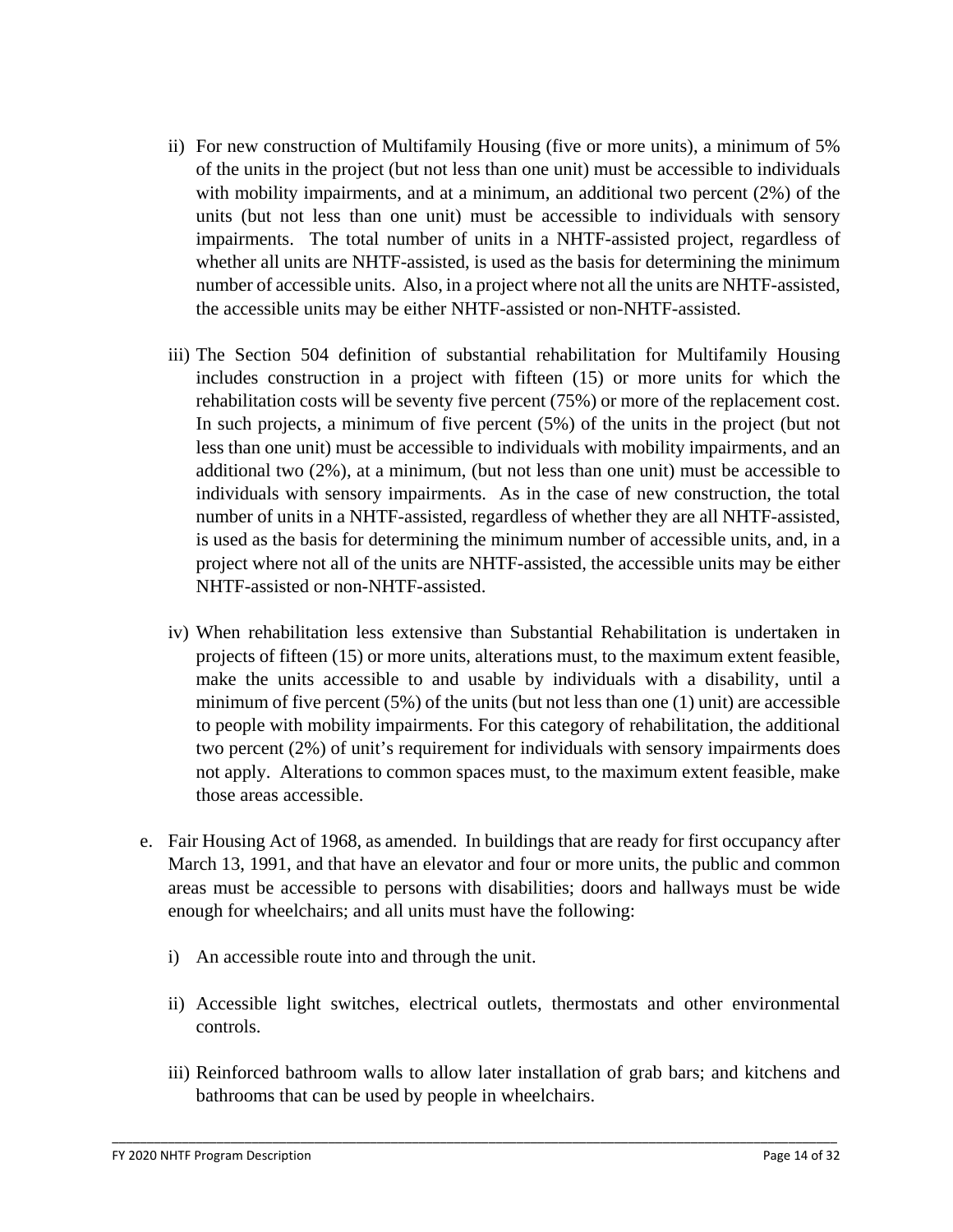- iv) If a building with four or more units has no elevator and will be ready for first occupancy after March 13, 1991, these standards apply to ground floor units.
- v) These requirements for new construction do not replace any more stringent standards in State or local law.
- f. Titles II and III of the Americans with Disabilities Act (42 U.S.C. 12131–12189) implemented at 28 CFR parts 35 and 36, as applicable.

## **20) UNIVERSAL DESIGN AND VISITABILITY**

THDA encourages the inclusion of features that allow individuals with physical disabilities to reside and/or visit the units constructed or rehabilitated with federal NHTF funds through the use of Universal Design and Visitability.

- a. Universal Design
	- i) Universal Design is a building concept that incorporates products, general design layouts and other characteristics to a housing unit in order to:
		- (1) Make the unit usable by the greatest number of people.
		- (2) Respond to the changing needs of the resident.
		- (3) Improve the marketability of the unit.
	- ii) The goal of universal design seeks to build housing that meets the needs of the greatest number of residents within a community. Universal design differs from accessible design, which is primarily intended to meet the needs of persons with disabilities. However, universal design is inclusive of adaptable design as universal design incorporates structural features that will allow a housing unit to be adapted to an individual's current or future needs. Universal design features include, but are not limited to:
		- (1) Stepless entrances. Minimum 5' x 5' level clear space inside and outside entry door.
		- (2) Broad blocking in walls around toilet, tub and shower for future placement of grab bars.
		- (3) Full-extension, pull-out drawers, shelves and racks in base cabinets in kitchen.
		- (4) Front mounted controls on all appliances.
		- (5) Lever door handles.
		- (6) Loop handle pulls on drawers and cabinet doors.
	- iii) More information on Universal Design may be found at The Center for Universal Design at North Carolina State University:

\_\_\_\_\_\_\_\_\_\_\_\_\_\_\_\_\_\_\_\_\_\_\_\_\_\_\_\_\_\_\_\_\_\_\_\_\_\_\_\_\_\_\_\_\_\_\_\_\_\_\_\_\_\_\_\_\_\_\_\_\_\_\_\_\_\_\_\_\_\_\_\_\_\_\_\_\_\_\_\_\_\_\_\_\_\_\_\_\_\_\_\_\_\_\_\_\_\_\_\_\_\_\_\_

http://www.ncsu.edu/ncsu/design/cud/index.htm.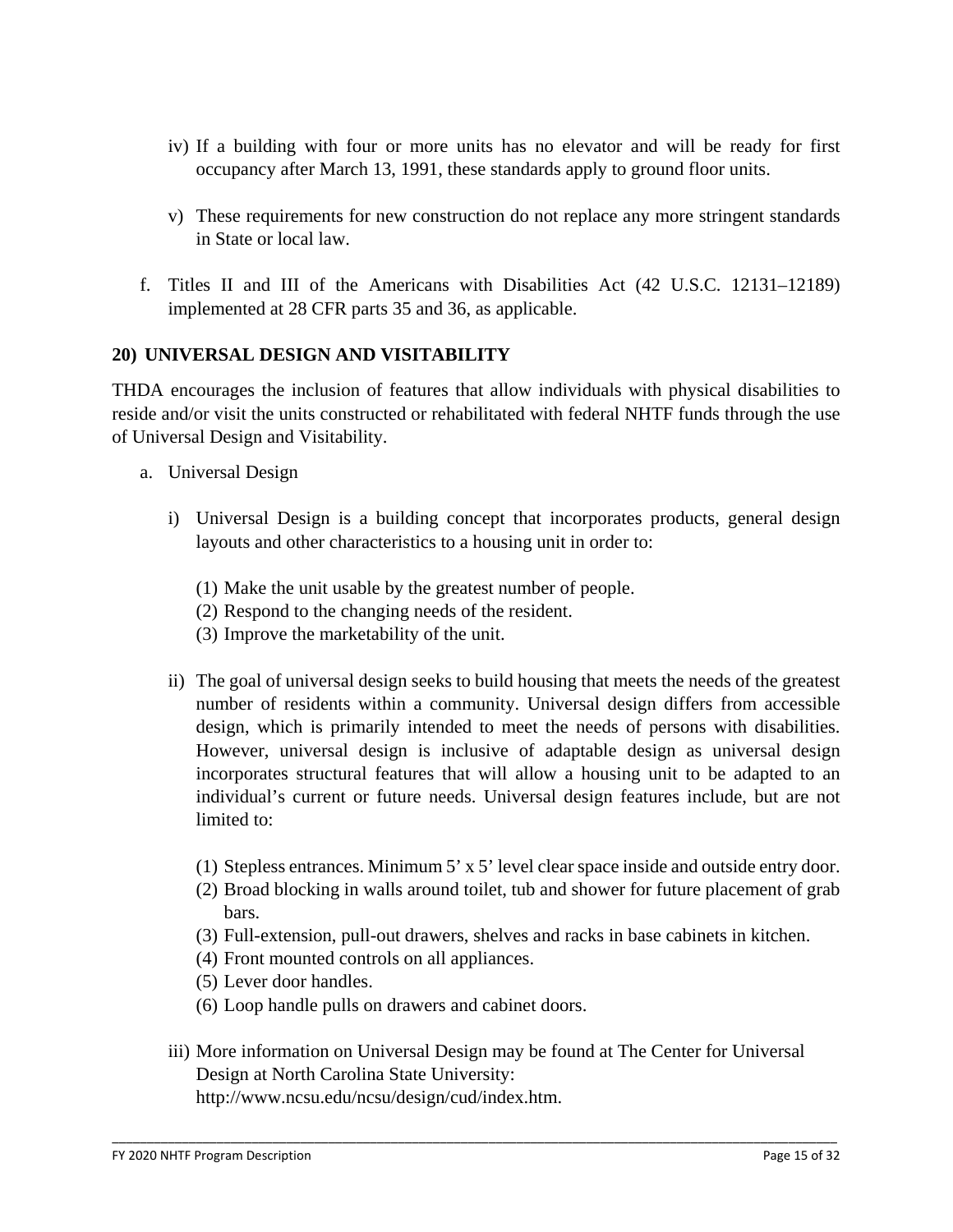- b. Visitability
	- i) Visitability refers to homes that are designed and built in a manner that allows individuals who have trouble with steps or use wheelchairs or walkers to live in or visit the unit. These features include:
		- (1) One zero-step entrance.
		- (2) Doors with thirty two (32) inches of clear passage space.
		- (3) One bathroom on the main floor that is accessible to a person using a wheelchair.
	- ii) More information on Visitability can be found at: http://www.visitability.org.

## **21) ENVIRONMENTAL REVIEW**

In implementing the NHTF program, regulations establish specific property standards for units assisted with NHTF funds. These standards include Environmental Provisions for projects involving new construction and rehabilitation. The NHTF Environmental Provisions for new construction and rehabilitation under the Property Standards at 24 CFR § 93.301(f)(1) and (2) are similar to HUD's Environmental Regulations at 24 CFR Parts 50 and 58. NHTF projects are subject to the same environmental concerns to which HUD-assisted projects are subject. The main difference is that the NHTF Environmental Provisions are outcome based, and exclude consultation procedures that would be applicable if NHTF project selection was a Federal action. Parts 50 and 58 are process based, and include consultation procedures for several laws and authorities where there may be environmental impacts.

a. THDA and the Recipient will be responsible for carrying out environmental reviews in accordance with HUD Notice CPD-16-14. Each Recipient will be responsible for gathering the information required for the environmental reviews. NHTF funds cannot be committed until the environmental review process has been completed. The Environmental Review covers the entire project, not just the portion funded by NHTF.

### **22) LEAD-BASED PAINT**

Units assisted with NHTF funds are subject to the Lead-Based Paint Poisoning Prevention Act (42 U.S.C. 4821 et seq.) and 24 CFR Part 35, Subparts C through M. The lead-based paint provisions of 982.401(j) also apply, irrespective of the applicable property standard under 24 CFR 92.251. The Lead-Based Paint regulations are available at www.hud.gov/lea or by contacting 1-Fthe leadbased paint requirements apply to all units and common areas in the project.

\_\_\_\_\_\_\_\_\_\_\_\_\_\_\_\_\_\_\_\_\_\_\_\_\_\_\_\_\_\_\_\_\_\_\_\_\_\_\_\_\_\_\_\_\_\_\_\_\_\_\_\_\_\_\_\_\_\_\_\_\_\_\_\_\_\_\_\_\_\_\_\_\_\_\_\_\_\_\_\_\_\_\_\_\_\_\_\_\_\_\_\_\_\_\_\_\_\_\_\_\_\_\_\_

## **23) FLOOD PLAINS**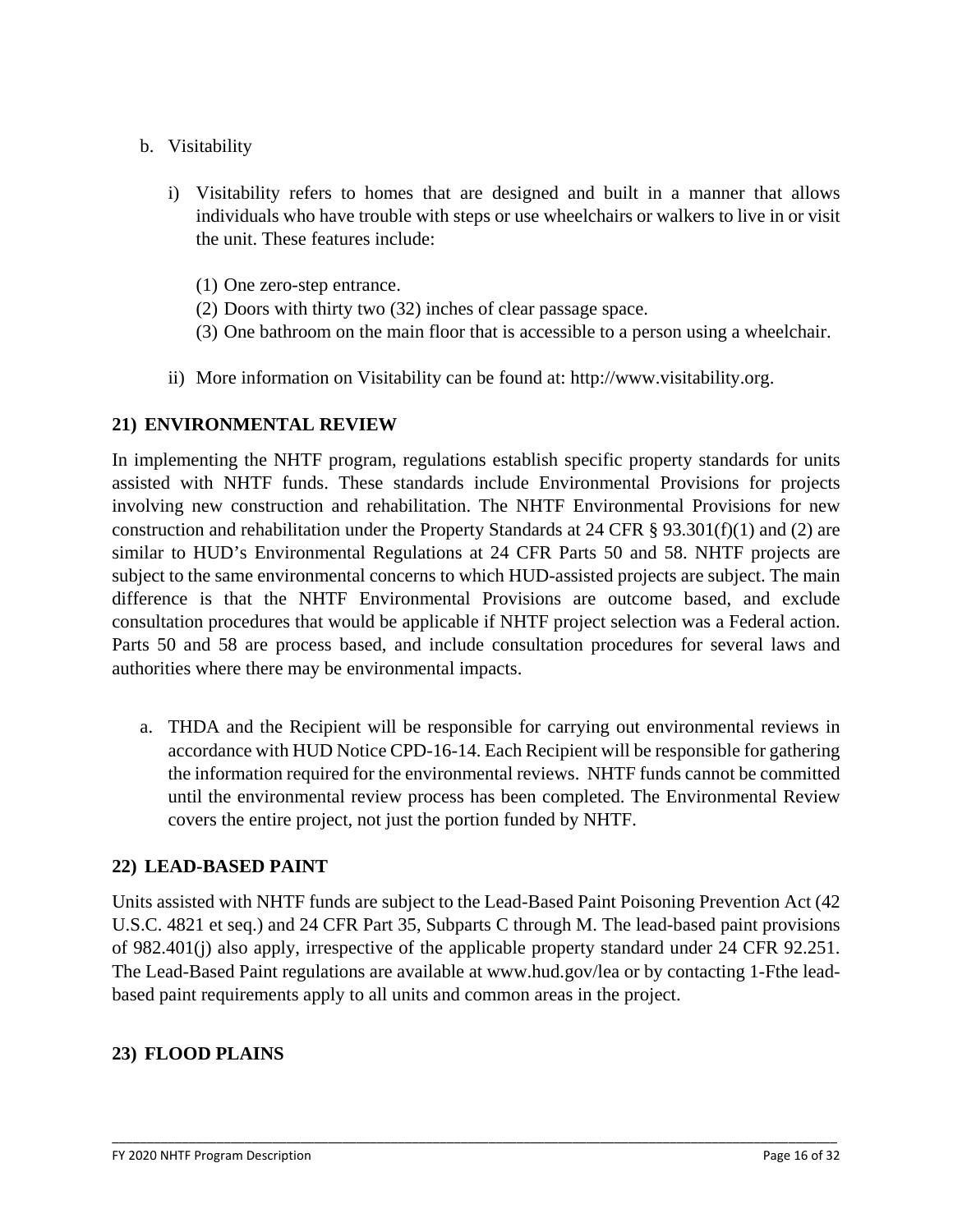NHTF funds may not be used to construct housing in an area identified by the Federal Emergency Management Agency as having special flood hazards. In addition, THDA strongly discourages the rehabilitation of units located in special flood hazard areas, but in a few limited instances and with written permission from THDA, units located in a floodplain may be assisted if the flood plain is mitigated by construction design. In cases where construction in the flood plain are slowed the project must be participating in the National Flood Insurance Program and flood insurance must be obtained on the units.

# **24) PROCUREMENT**

It is important to keep the solicitation of bids for goods and services as well as professional services and construction contracts open and competitive.

- a. At a minimum all Recipients must comply with 24 CFR 200.318 326.
- b. All Recipients must have adopted procurement policies and procedures that meet state and federal requirements.
- c. Recipients must seek to obtain three  $(3)$  to five  $(5)$  quotes or bids using formal advertising or requests for proposals for the procurement of professional or construction services.
	- i) There must be an established selection procedure and a written rationale for selecting the successful bid or proposal.

## **25) CONFLICT OF INTEREST**

In the procurement of property and services by THDA and Recipients, the conflict of interest provisions in 2 CFR 200.318 apply. In all cases not governed by 2 CFR 200.318, the provisions described in this Section 24 apply.

a. The NHTF conflict of interest provisions apply to any person who is an employee, agent, consultant, officer, elected official or appointed official of THDA or the Recipient. No person listed above who exercise or have exercised any functions or responsibilities with respect to activities assisted with NHTF funds or who are in a position to participate in a decision-making process or gain inside information with regard to these activities may obtain a financial interest or financial benefit from a NHTF-assisted activity, or have a financial interest in any contract, subcontract or agreement with respect to the NHTFassisted activity, or the proceeds from such activity, either for themselves or those with whom they have business or immediate family ties, during their tenure or for one year thereafter. Immediate family ties include (whether by blood, marriage or adoption) the spouse, parent (including stepparent), child (including a stepchild), brother, sister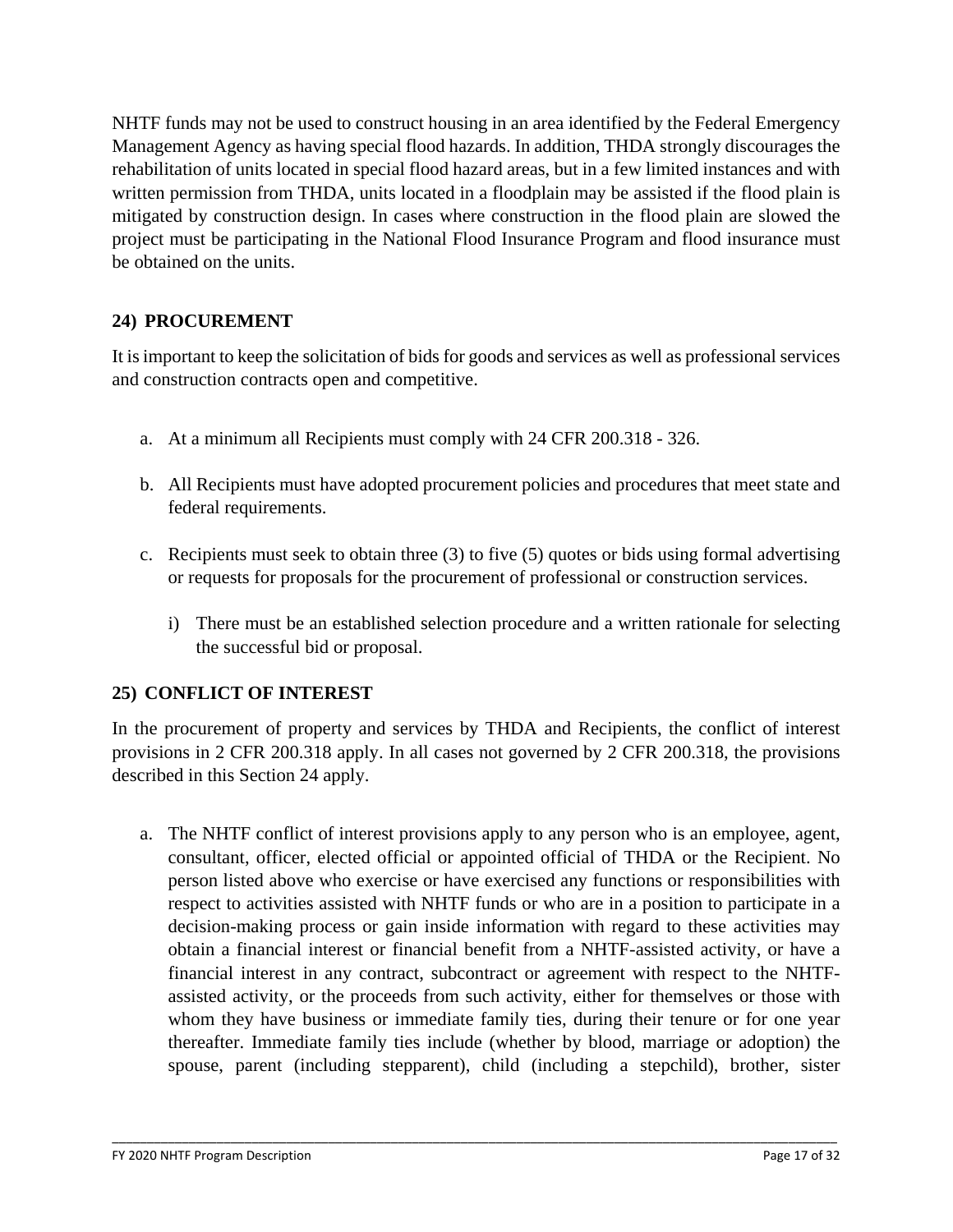(including a stepbrother or stepsister), grandparent, grandchild, and in-laws of a covered person.

- b. No owner of a project assisted with NHTF funds (or officer, employee, agent, elected or appointed official, board member, consultant, of the owner or immediate family member or immediate family member of an officer, employee, agent, elected or appointed official, board member, consultant, of the owner) whether private, for profit or non-profit may occupy a NHTF-assisted affordable housing unit in a project during the required period of affordability. Immediate family ties include (whether by blood, marriage or adoption) the spouse, parent (including stepparent), child (including a stepchild), brother, sister (including a stepbrother or stepsister), grandparent, grandchild, and in-laws of a covered person. This provision does not apply to an employee or agent of the owner of a rental housing project who occupies a housing unit as the project manager or maintenance worker.
- c. Recipients shall avoid conflicts of interest associated with their NHTF funded project. THDA will not request exceptions to the conflict of interest provisions from HUD. In the event a conflict of interest is discovered, Recipients shall repay that portion of the NHTF grant related to the conflict of interest or may have all or some portion of the NHTF grant rescinded, all as determined by THDA in its sole discretion.

## **26) DEBARMENT AND SUSPENSION**

On all NHTF funded projects, Recipients shall certify that no vendor, its principals or managers are presently debarred, suspended, proposed for debarment, declared ineligible or voluntarily excluded from the covered transaction or listed on the "Excluded Parties List System" found at [www.SAM.gov.](http://www.sam.gov/)

### **27) PROFORMA**

- a. All Applicants shall complete Thirty (30) Year Affordability Proforma included in the application. The applicant must demonstrate a need for the NHTF funds. If the project development costs require additional financing, including other grant source funding, prior to making any NHTF draws documentation must be provided by Recipient that all other financing or grant funding has been identified and secured.
- b. If the project can support debt, other financing is required and will be a threshold requirement.

### **28) PROJECT SOFT COSTS**

In planning their programs, Applicants may include, as a project soft costs, the reasonable and customary costs for work write-up and inspections. In addition, the costs for inspections and work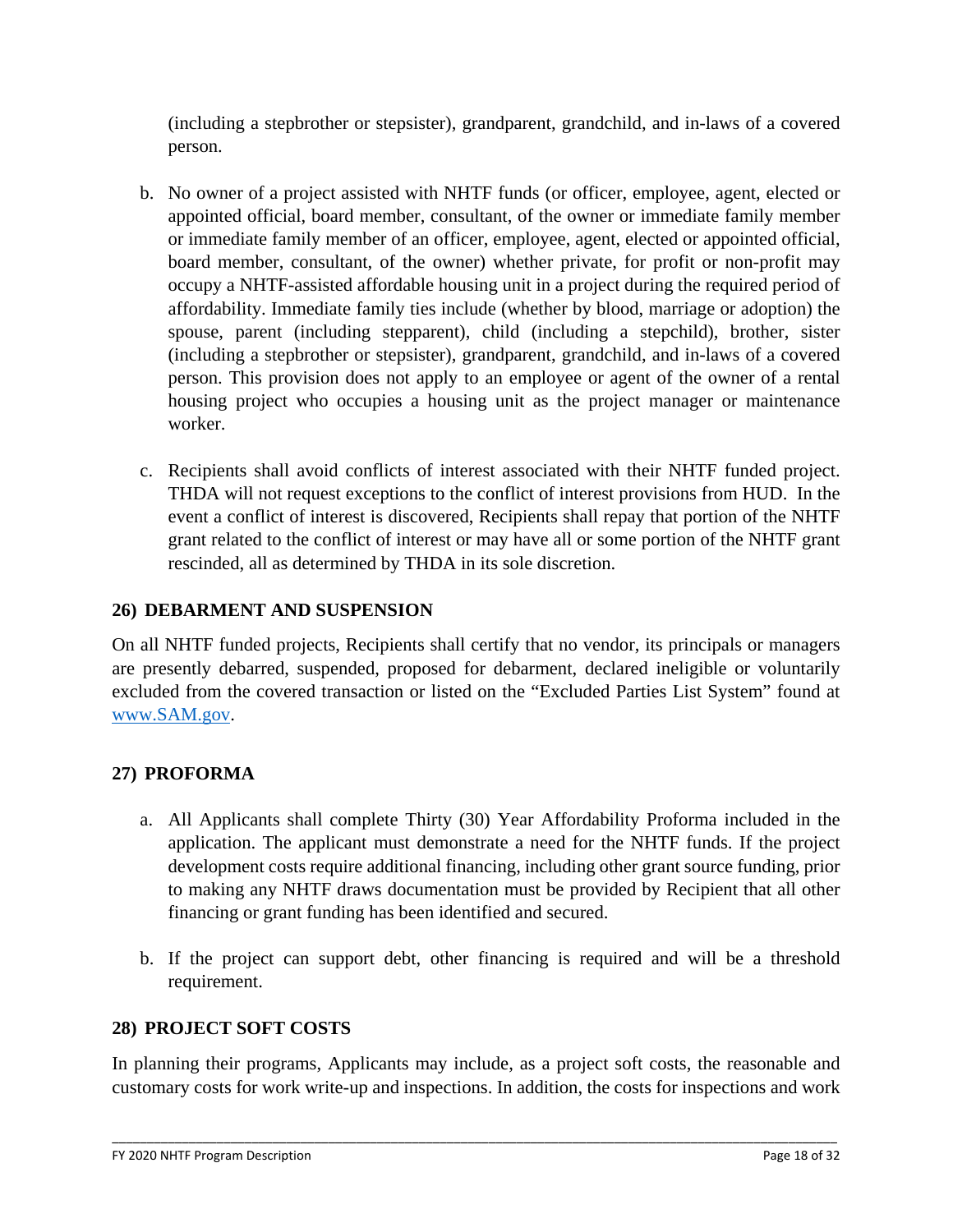write-ups, the costs for lead-based paint inspections, environmental reviews, risk assessments and clearance testing, and architectural and engineering fees are also paid as project soft costs. All project soft costs count toward the maximum per unit subsidy limit.

## **29) REPLACEMENT RESERVE ACCOUNTS**

All projects shall maintain a replacement reserve account beginning at the time of completion for the term of the NHTF period of affordability.

- a. The replacement reserve requirement for new construction properties and the substantial rehabilitation of Housing for the Elderly shall, initially, be two hundred fifty dollars (\$250) per unit per year, inflated at three percent (3%) annually.
- b. The replacement reserve requirement for the substantial rehabilitation of Housing for Older Persons shall, initially, be two hundred fifty dollars (\$250) per unit, inflated at three percent (3%) annually.
- c. The replacement reserve requirement for all properties designed for families as well as all rehabilitation developments shall, initially, be three hundred dollars (\$300) per unit per year, inflated at three percent (3%) annually.
- d. This account shall be used only for capital improvements and the replacement of long-lived capital assets, and not for routine maintenance and upkeep expenses.
- e. The replacement reserve shall be, and shall remain, an asset of the project, and shall not be distributed to the Owner or any entity or person affiliated with the Owner at any time during or after the Period of Affordability.
- f. Owners shall provide THDA with a record of all activity associated with the replacement reserve account during the prior fiscal year in conjunction with submission of the project's annual compliance monitoring materials.
- g. The replacement reserve account must be maintained in a separate account in a federally insured financial institution.
- h. Reserve accounts must also be separate from the project's ordinary operating account.

### **30) OPERATING RESERVE ACCOUNT**

All projects shall establish and maintain, until the project has achieved a minimum of five (5) years of Stabilized Occupancy, an operating reserve equal to a minimum of six (6) months of projected operating expenses plus must-pay debt service payments and annual replacement reserve payments.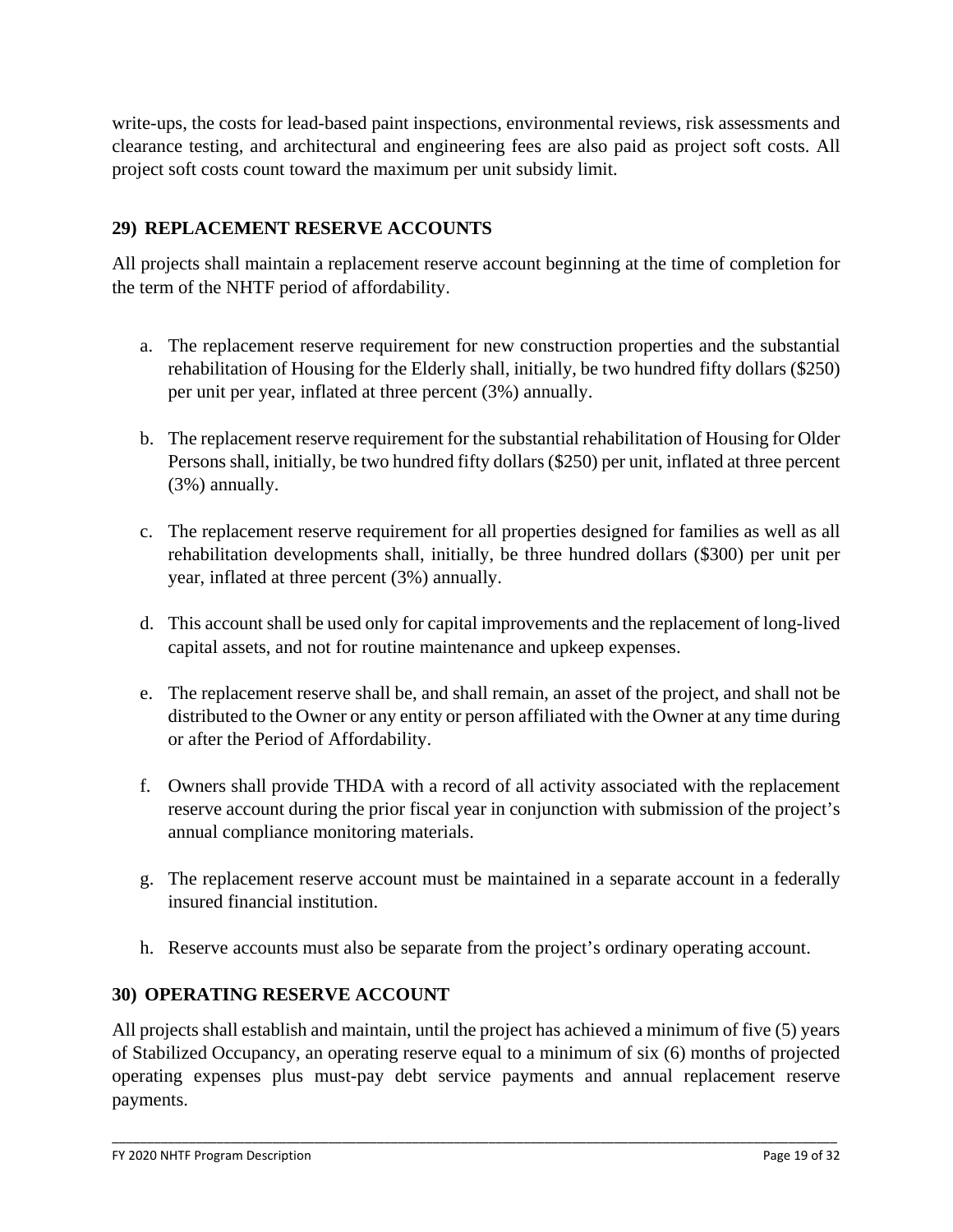- a. This requirement can be met with an up-front cash reserve; a guarantee from the owner with a surety bond to stand behind the guarantee; or partnership documents specifying satisfactory establishment of an operating reserve.
- b. The operating reserve account must be maintained in a separate account in a federally insured financial institution.
- c. If operating cost assistance is provided as part of a project's NHTF award, the Owner must submit annual audited financial statements, specific to the project.
- d. Based on an analysis of the financial statements, THDA will determine the amount of operating cost assistance that is eligible to be disbursed from the operating reserve account for the previous fiscal year.
- e. The analysis will determine the deficit remaining after the annual rent revenue of the NHTF-assisted units is applied to the NHTF-assisted units' share of eligible operating costs.
- f. For purposes of this paragraph, eligible operating costs are limited to insurance, utilities, real property taxes, maintenance, and replacement reserve payments.

### **31) REPAYMENT**

All NHTF awards will be structured as a grant to a Recipient with a Period of Affordability of 30 years. Repayment of NHTF funds may be required in the event that the final total development costs were such that NHTF assistance provided by THDA exceeds established program limits, or exceeded that which was necessary to make the project financially feasible.

- a. Compliance with income requirements, rent restrictions, design standards and UPCS requirements is required for the entire Period of Affordability for each project. Failure to comply with any of these requirements may trigger repayment of the NHTF grant.
- b. A NHTF assisted project that is terminated before completion, either voluntarily or otherwise, constitutes an ineligible activity and the Recipient must repay any NHTF funds invested in the project to THDA.
- c. In the event of a foreclosure or transfer in lieu of foreclosure, the Recipient must repay the full NHTF investment in the project.

\_\_\_\_\_\_\_\_\_\_\_\_\_\_\_\_\_\_\_\_\_\_\_\_\_\_\_\_\_\_\_\_\_\_\_\_\_\_\_\_\_\_\_\_\_\_\_\_\_\_\_\_\_\_\_\_\_\_\_\_\_\_\_\_\_\_\_\_\_\_\_\_\_\_\_\_\_\_\_\_\_\_\_\_\_\_\_\_\_\_\_\_\_\_\_\_\_\_\_\_\_\_\_\_

## **32) COMPLIANCE**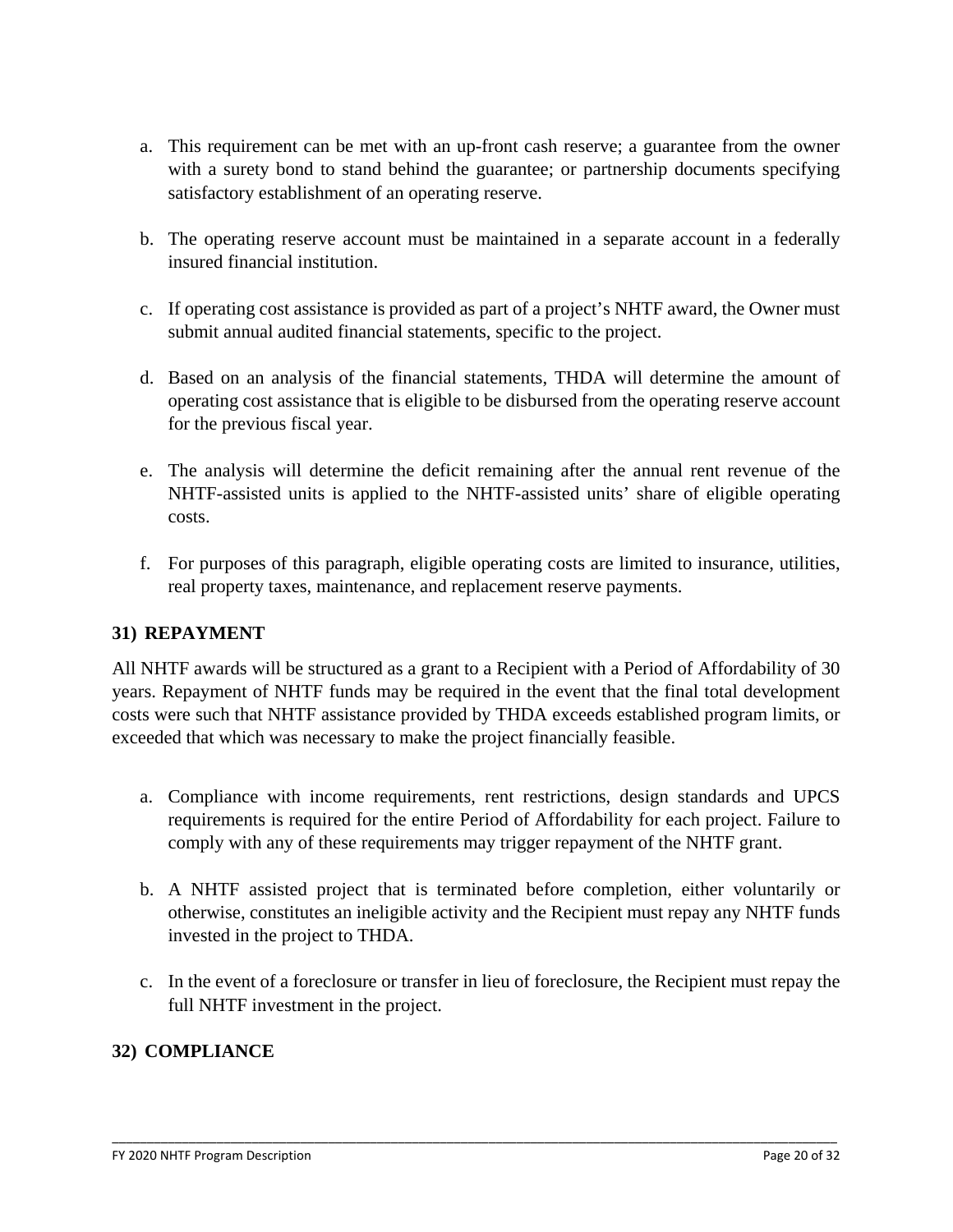NHTF assisted rental units are rent and income limited for the thirty (30) year Period of Affordability.

- a. Recipients/Owners of rental property shall maintain occupancy of NHTF assisted units by Extremely Low Income Persons for the Period of Affordability.
- b. During the Period of Affordability, the Recipient shall:
	- i) Certify annually the income of tenants.
	- ii) Adhere to the NHTF rent and income guidelines.
	- iii) Comply with all applicable adopted housing codes and the Uniform Physical Condition Standards (UPCS).
	- iv) Report to THDA in a form and with substance as required by THDA.
- c. Prior to drawing down NHTF funds, Owners of projects with NHTF assisted units shall sign a grant note, deed of trust and restrictive covenant to enforce the NHTF Affordability Period.
- d. Once NHTF funds are awarded to a Recipient, THDA will monitor compliance by reviewing certain records related to the NHTF-assisted project. THDA will monitor compliance by conducting desk and/or on-site reviews of the project.
- e. THDA will conduct an on-site inspection at project completion in order to confirm that the project meets the Rehabilitation Standards listed in the NHTF Allocation Plan and THDA's Minimum Design Standards for New Construction or THDA's Minimum Design Standards for Rehabilitation, as applicable.
- f. At a minimum THDA will conduct desk compliance reviews annually.
- g. THDA will conduct on-site property inspections during the Period of Affordability in order to determine compliance with income and rent requirements, tenant selection, affirmative marketing requirements, and property and design standards and to verify any information submitted by the Recipient to THDA.
	- i) THDA will perform onsite inspection of all NHTF assisted projects no less than every three (3) years during the Period of Affordability.
	- ii) For NHTF assisted projects of four (4) NHTF assisted residential units or less, THDA will perform an on-site inspection of one hundred percent (100%) of the units no less than every three (3) years during the Period of Affordability.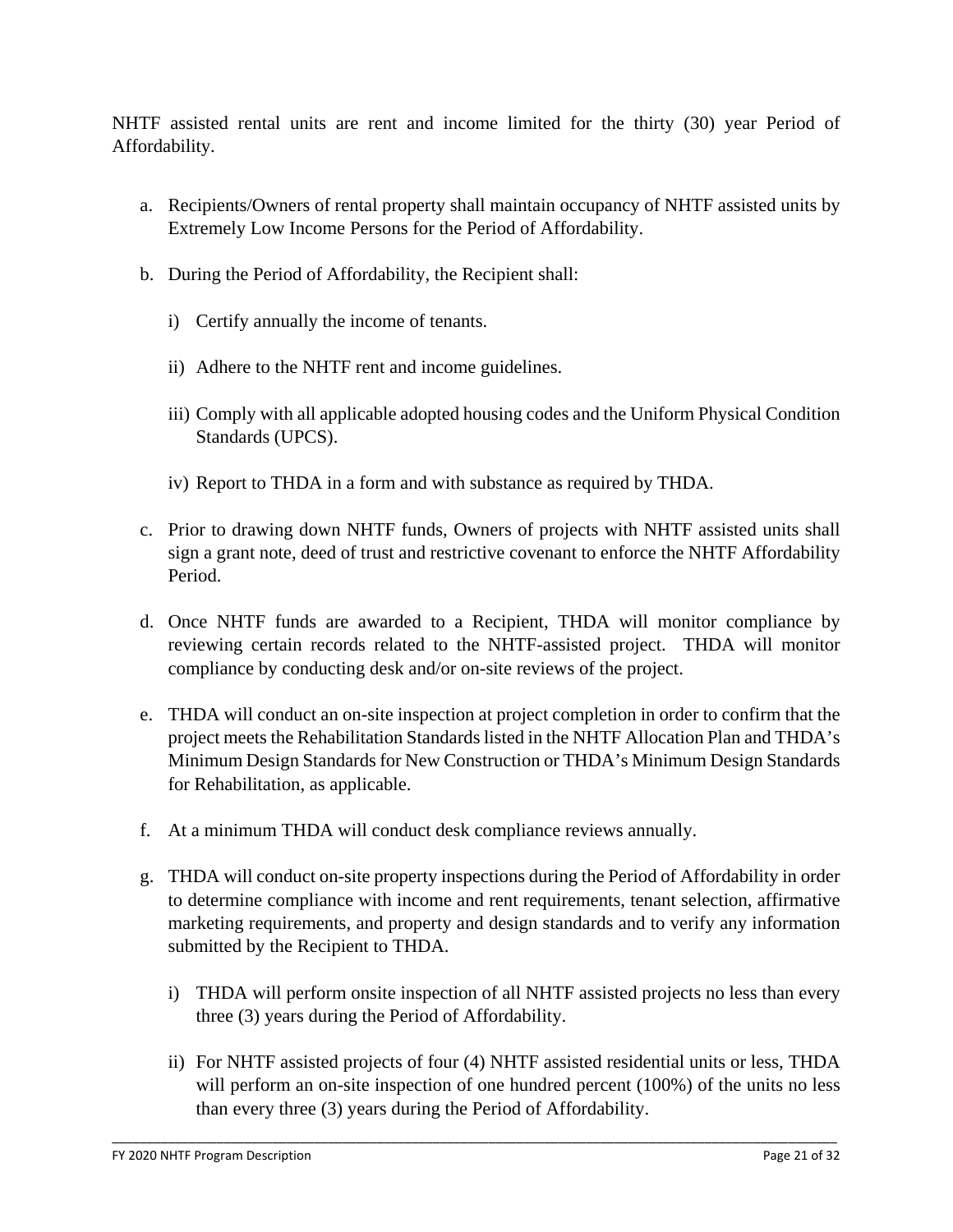- iii) For NHTF assisted projects consisting of five (5) or more units, THDA will inspect a minimum of 20% of the NHTF assisted units no less than every three (3) years during the Period of Affordability.
- iv) The on-site inspection may include a review of records for all or a sample of the income and rent restricted units including, but not limited to, tenant files, rent rolls, approved and declined tenant applications, documentation supporting tenant income and employment verification, marketing materials and advertisements, and documentation of requests for reasonable accommodations.
- v) The on-site review may also include a review of any local health, safety, or building code violation reports or notices and an inspection of the property to determine if the buildings are suitable for occupancy, taking into account local health, safety, and building codes, applicable THDA Design Standards, and UPCS standards as prescribed by HUD.
- vi) Any reports made by state or local government units of violations, with documentation of correction, will be reviewed.
- h. Each year during the Period of Affordability, the Recipient shall submit to THDA, within one hundred twenty (120) days after the end of the project's fiscal year, each of the following:
	- i) Audited financial statements for the Owner.
	- ii) Audited financial statements for the project.
	- iii) Bank statements for operating reserve and replacement reserve accounts as of the end of the project fiscal year.
	- iv) Proof of sufficient property and liability insurance coverage with THDA listed as mortgagee.
	- v) Documentation to show the current utility allowance is being used (i.e. a copy of the utility allowance table).
	- vi) For projects that received points at initial NHTF application for pledging to provide permanent supportive services to special needs populations, an affidavit attesting to the supportive services provided to the project's population during the fiscal year must be provided by the provider(s) of such services.
	- vii) Compliance monitoring fees from previous years re-inspections if applicable.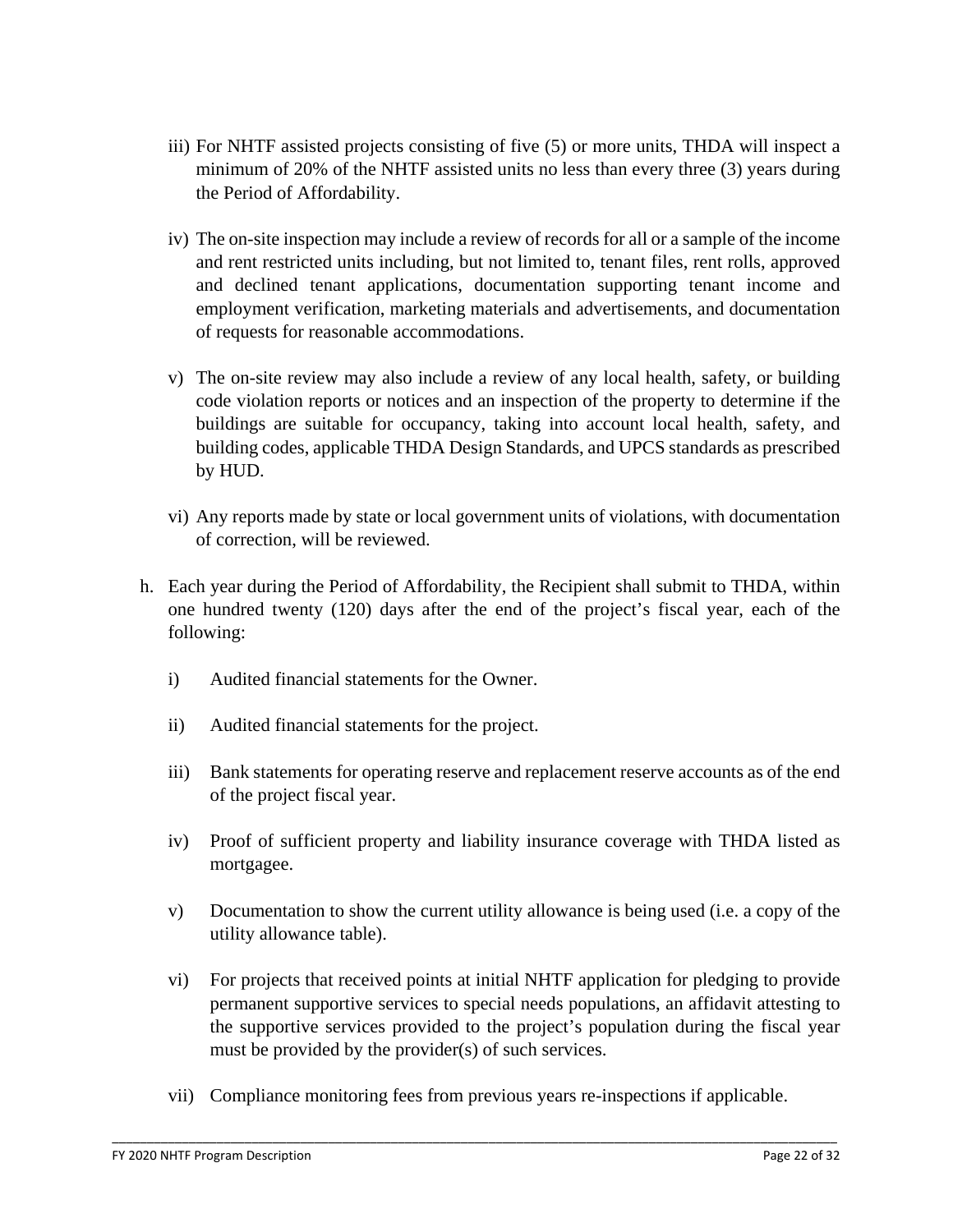viii) Such other information as may be requested in writing by THDA in its sole discretion.

## **33) MONITORING FEES**

THDA charges a monitoring fee for all NHTF assisted units. NHTF Recipients shall pay the entire fee covering the 30-year Period of Affordability as indicated in the current NHTF Operating Manual - Schedule of Monitoring Fees; but no less than \$600 per NHTF assisted unit.

- a. The monitoring fee must be paid prior to the Recipient making the request for Developer Fees to be drawn from the NHTF grant.
- b. Additional fees may be charged when follow-up is required due to non-compliance findings. Failure to pay these fees will be considered an administrative noncompliance issue.
	- i) The fee will be the current approved fee as published in the NHTF manual and the most current program description at the time the fee is incurred but no less than:
		- (1) Reinspection of a file or reinspection of a 1-4 unit property: Two Hundred Dollars (\$200) per unit inspected
		- (2) Reinspection of a NHTF project with five (5) or more units:
			- (a) Two hundred dollars (\$200) per unit inspected;
			- (b) Standard mileage rate in effect under the current State of Tennessee travel regulations at the time of the reinspection from Nashville to the property and back to Nashville;
			- (c) Applicable state allowed per-diem for one staff person;
			- (d) Lodging expenses as allowed under then current State of Tennessee travel regulations;
			- (e) Any other expenses incurred by THDA relating to the project reinspection.
- c. Fees for reinspections will be due to THDA prior to issuance of reinspection results or release of any additional NHTF-funded operating subsidy.

## **34) RESIDENTIAL ANTI-DISPLACEMENT AND RELOCATION ASSISTANCE PLAN**

Recipients shall replace all occupied and vacant habitable low income housing demolished or converted to a use other than as lower income housing in connection with a project assisted with NHTF funds.

a. All replacement housing will be provided within three years after the commencement of the demolition or conversion. Before entering into a working agreement committing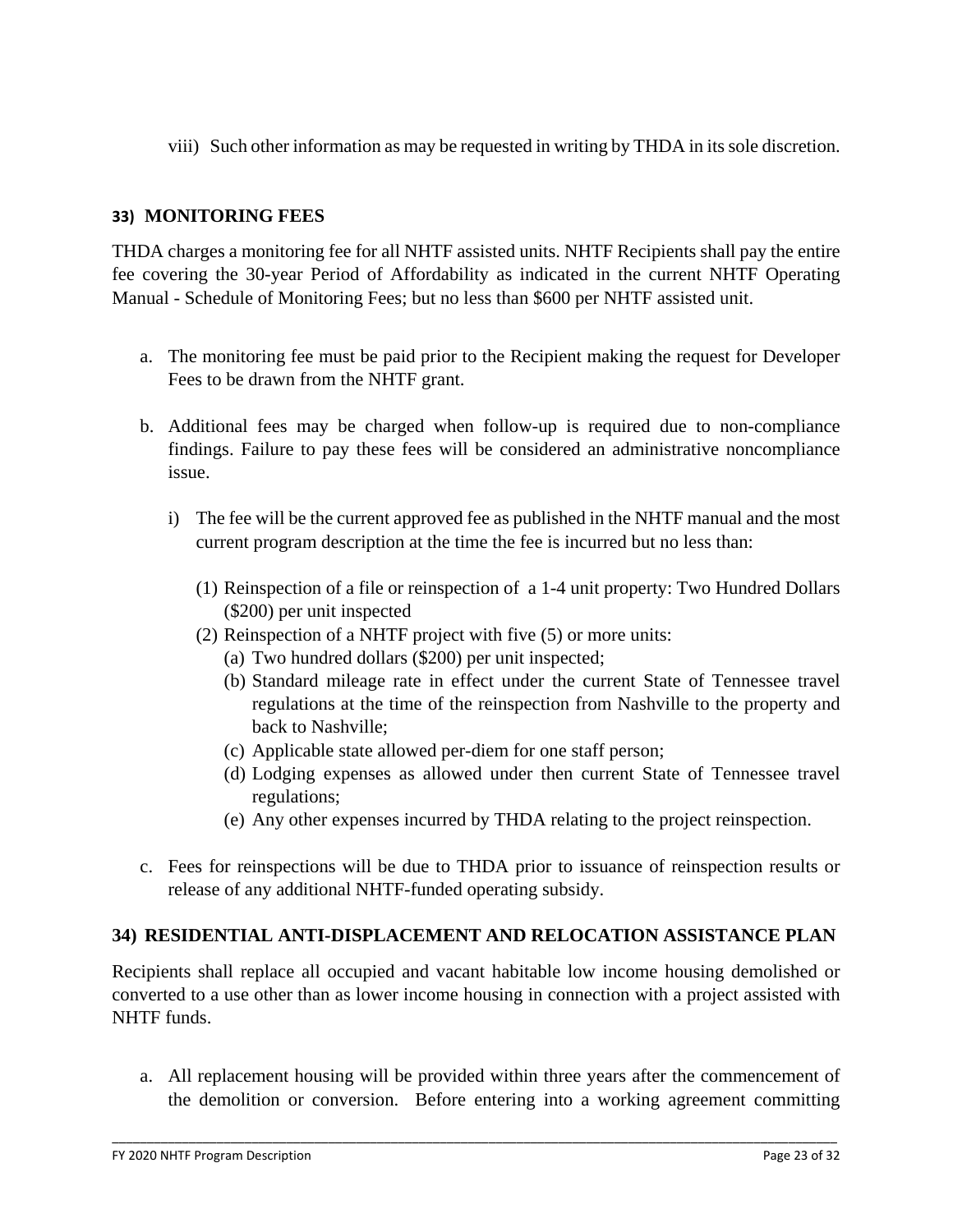THDA to provide funds for a project that will directly result in the demolition or conversion, THDA will make public by and submit to the HUD/Knoxville NHTF coordinator certain information. Each applicant proposing demolition or any reduction in lower income housing units shall submit the following information to THDA in connection with their application:

- i) A description of the proposed assisted project;
	- (1) The address, number of bedrooms, and location on a map of lower income housing that will be demolished or converted to a use other than as lower income housing as a result of an assisted project.
	- (2) A time schedule for the commencement and completion of the demolition or conversion.
	- (3) To the extent known, the address, number of bedrooms and location on a map of the replacement housing that has been or will be provided.
	- (4) The source of funding and a time schedule for the provision of the replacement housing.
	- (5) The basis for concluding that the replacement housing will remain lower income housing for at least ten (10) years from the date of initial occupancy.
	- (6) Information demonstrating that any proposed replacement of housing units with smaller dwelling units (e.g., a 2-bedroom unit with two 1-bedroom units), or any proposed replacement of efficiency or single-room occupancy (SRO) units with units of a different size, is appropriate and consistent with the housing needs and priorities identified in the approved Consolidated Plan.

## **35) NHTF RELOCATION REQUIREMENTS**

THDA DISCOURAGES PROJECTS INVOLVING DISPLACEMENT OR RELOCATION of households. Prior to application, contact THDA if you are planning any project that may involve displacement or relocation.

- a) A Displaced person is any person (household, individual, business, farm, or non-profit organization) that moves from the real property, permanently, as a direct result of rehabilitation, demolition, or acquisition for a project assisted with NHTF funds. Relocation requirements apply to all occupants of a project/site for which NHTF assistance is sought even if less than one hundred percent (100%) of the units are NHTF assisted.
	- i) Before Application displacement is triggered when a tenant moves permanently from the project before the owner submits an application for NHTF assistance if THDA or HUD determines that the displacement was a direct result of the rehabilitation, demolition, or acquisition for the NHTF project. (e.g., THDA determines that the owner displaced tenants in order to propose a vacant building for NHTF assistance.)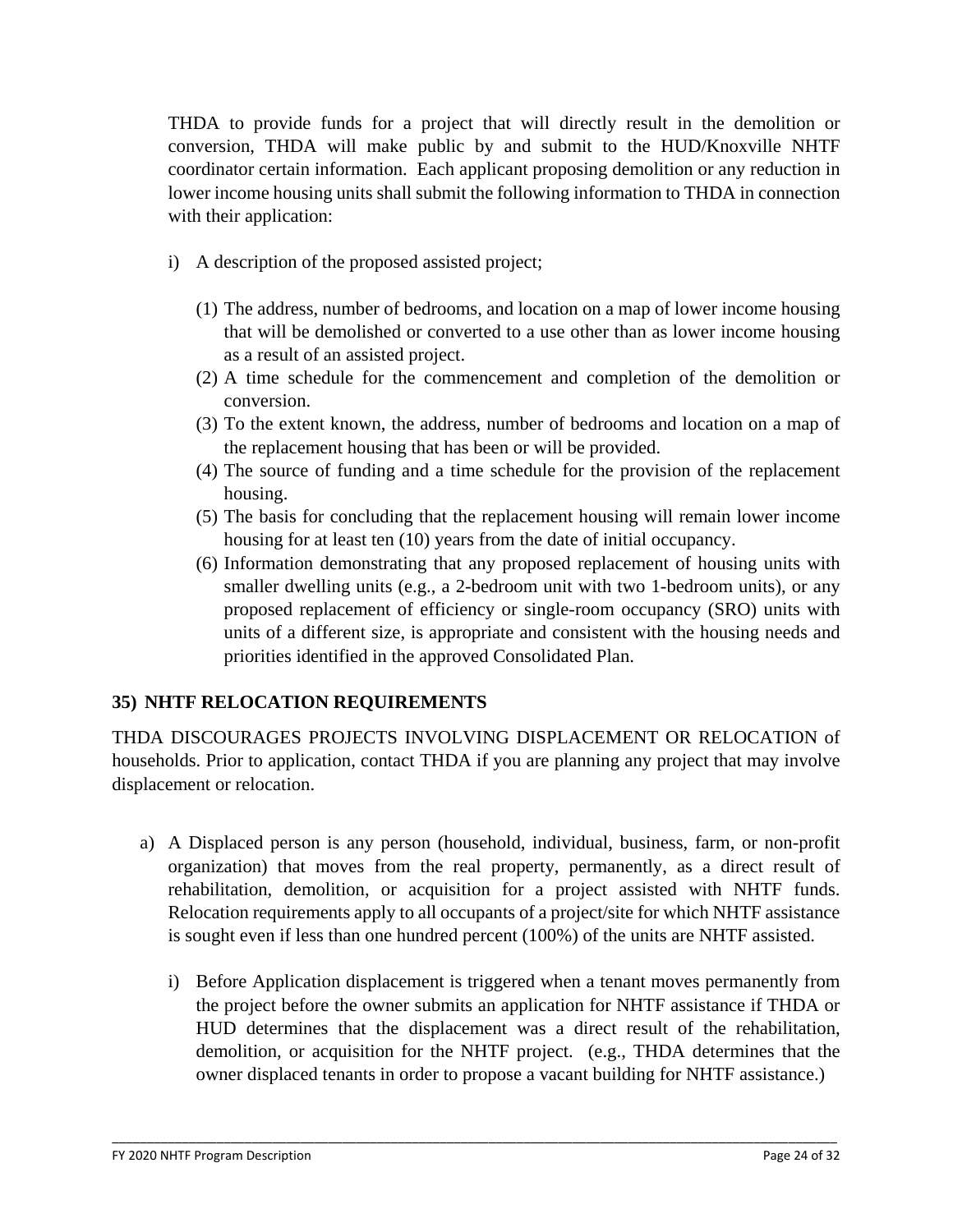- ii) After Application displacement is triggered when a tenant moves permanently from the project after submission of the application, or, if the applicant does not have site control, the date THDA or the Recipient approves the site because:
	- (1) The owner requires the tenant to move permanently; or
	- (2) The owner fails to provide timely required notices to the tenant; or
	- (3) The tenant is required to move temporarily and the owner does not pay all actual, reasonable out-of-pocket expenses or because the conditions of the move are unreasonable.
	- (4) After Execution of Agreement displacement is triggered when tenant moves permanently from the project after execution of the agreement covering the acquisition, rehabilitation or demolition because the tenant is not provided the opportunity to lease a suitable, affordable unit in the project.
- b) A Displaced person is not:
	- (1) A tenant evicted for cause, assuming the eviction was not undertaken to evade URA obligations.
	- (2) A person with no legal right to occupy the project under State or local law (e.g., squatter).
	- (3) A tenant who moved in after the application was submitted but before signing a lease and commencing occupancy, was provided written notice of the planned project, its possible impact on the person (e.g., the person may be displaced, temporarily relocated, or experience a rent increase), and the fact that the person would not qualify as a "displaced person" (or for any assistance under URA) as a result of the project.
	- (4) A person, after being fully informed of their rights, waives them by signing a Waiver Form.
- c) The Uniform Relocation Assistance and Real Property Acquisition Policies Act of 1970 (Uniform Act), and its implementing regulations at 49 CFR Part 24, requires relocation assistance where acquisition has occurred under the Uniform Act. In addition, the Uniform Act coverage was expanded in 1987 amendments to cover displacement of individuals resulting from rehabilitation, demolition or private acquisition carried out under a federally assisted project or program.
- d) Section 104(d) of the Housing and Community Development Act ("The Barney Frank Amendments") and HUD's Residential Anti-Displacement and Relocation Assistance Plan include additional relocation requirements. This extra level of relocation protection may be triggered for low-income households when units are converted or demolished with CDBG, UDAG, HOME, or NHTF funds. In addition, when Section 104(d) is triggered, jurisdictions may need to replace any low/moderate income dwelling units that are lost due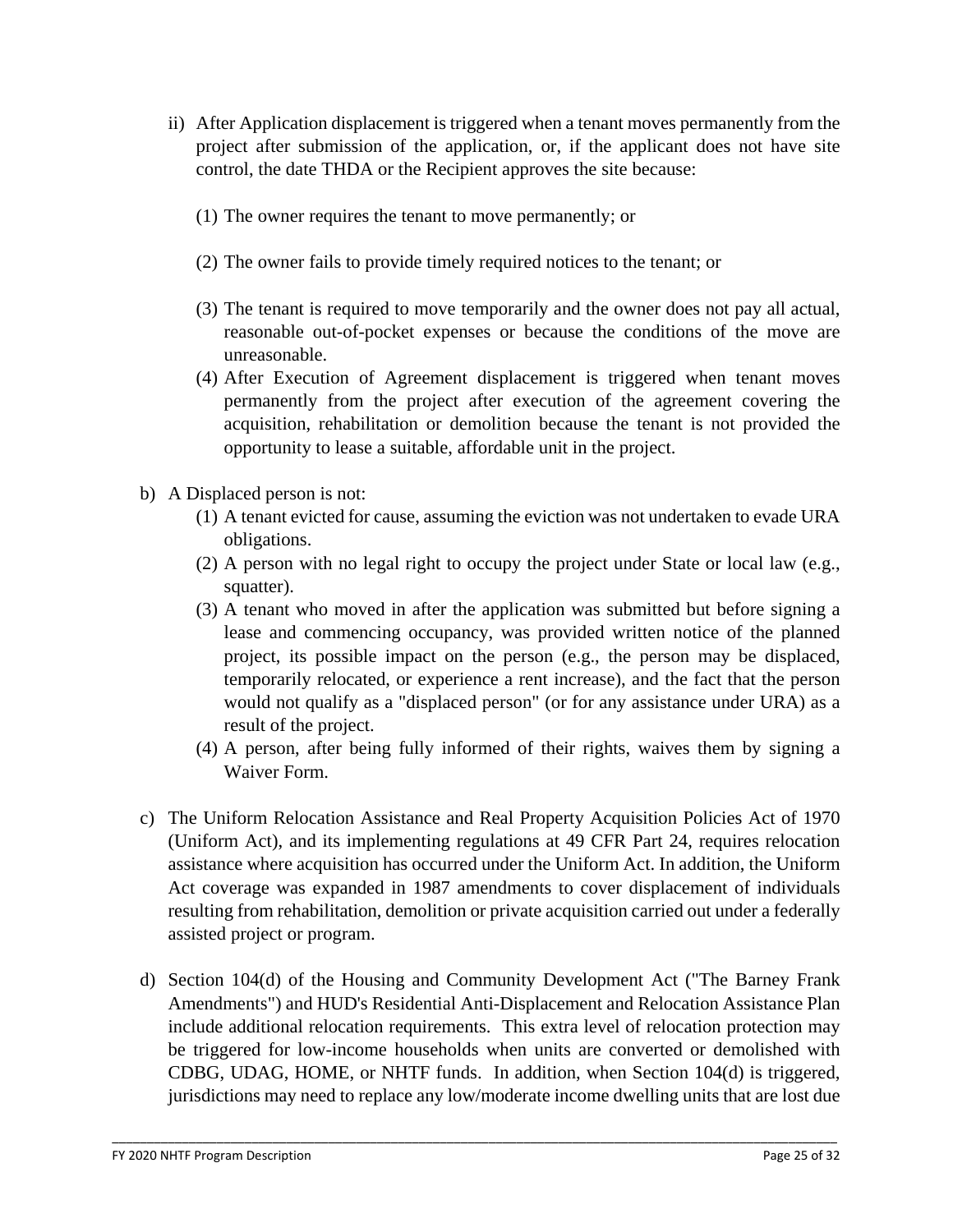to the conversion or demolition. This section refers only to residential relocation. If nonresidential (commercial/industrial) relocation is involved, contact THDA.

- e) Understanding how relocation requirements are triggered, alternate ways of meeting them, and the costs of the alternatives is essential in making NHTF program decisions. Concerns about relocation may cause a Recipient to consider establishing a preference for vacant buildings. However, Recipients should also consider that vacant buildings are often in various states of deterioration. Rehabilitating an occupied building, even with the cost of assisting tenants to remain or relocate, may be less costly than rehabilitating a vacant building. In occupied buildings, Recipients must consider whether occupants will be able to return after rehabilitation and whether Section 8 assistance is available to help meet relocation costs. Selecting vacant projects does not relieve all relocation concerns. Vacant buildings in good condition may have been recently occupied. If so, the Recipient must consider whether the owner removed the tenants in order to apply for NHTF assistance for a vacant building. If so, these tenants are displaced persons.
- f) Skilled staff can save the local program money and build goodwill with owners and tenants. Failure to understand and follow relocation requirements can result in unnecessary costs for the local program. It is possible for uninformed owners and staff to take steps that would obligate the local program to provide significant relocation benefits and services. Early briefings for owners and program staff on relocation rules are essential. Handbook 1378, Tenant Assistance, Relocation and Real Property Acquisition consolidates relocation requirements for NHTF and other HUD programs in one document. It is available from HUD Field Offices or by contacting THDA. HUD informational booklets for persons who are displaced or whose property is to be acquired are also available from HUD Field Offices or from THDA.
- g) URA requirements are triggered at the time the application is being prepared, and additional requirements are triggered at the time the working agreement is signed between THDA and the Recipient and when rehabilitation is completed. Treatment of displaced persons depends upon whether the displaced person is (1) a tenant or owner; (2) a business or household; (3) has income above or below the Section 8 Lower Income Limit.

## **36) SITE AND NEIGHBORHOOD STANDARDS**

Housing provided through the NHTF program must be suitable from the standpoint of facilitating and furthering full compliance with the applicable provisions of Title VI of the Civil Rights Act of 1964, the Fair Housing Act, Executive Order 11063, and HUD regulations issued pursuant thereto; and must promote greater choice of housing opportunities.

a) New construction rental housing. In carrying out the site and neighborhood requirements for new construction, the Recipient shall provide documentation as THDA may require, in THDA's sole discretion, to determine that proposed sites for new construction meet the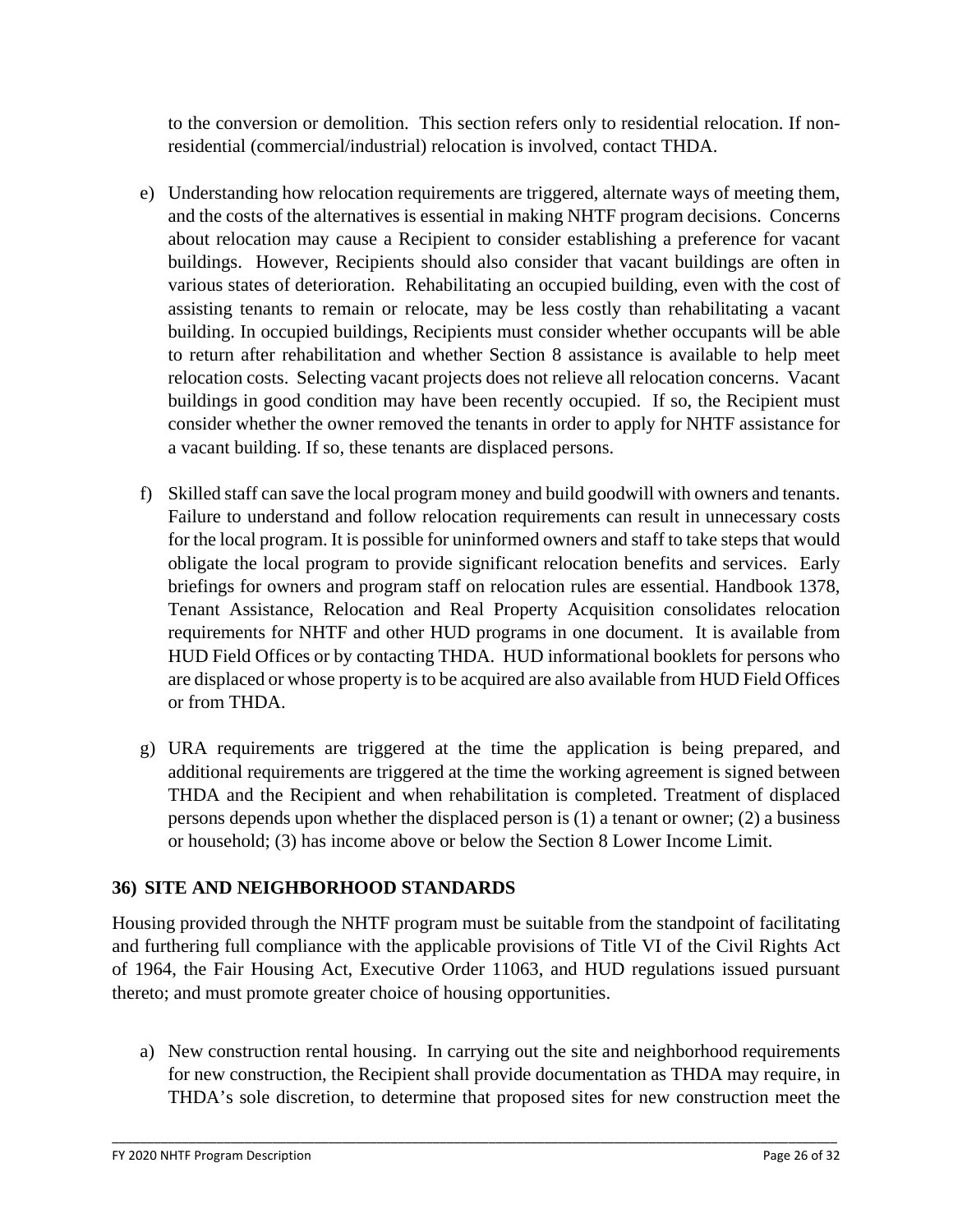requirements in 24 CFR 93.150 with cross reference to 983.6(b) which places limiting conditions on building in areas of "minority concentration" and "racially mixed" areas.

b) Rehabilitation of rental housing. Site and neighborhood standards do not general apply to rehabilitation projects funded under NHTF unless project-based vouchers are used in an NHTF rehabilitation unit. In such case, the site and neighborhood standards for projectbased vouchers will apply as determined by the issuing authority for the project-based vouchers.

### **37) EQUAL OPPORTUNITY AND FAIR HOUSING**

No person in the United States shall on the grounds of race, color, religion, sex, familial status, national origin, or disability be excluded from participation, denied benefits or subjected to discrimination under any program funded in whole or in part by NHTF funds.

- a) The following Federal requirements as set forth in 24 CFR 5.105(a), Nondiscrimination and equal opportunity, are applicable to NHTF projects:
	- i) Fair Housing Act (24 CFR Part 100)
	- ii) Executive Order 11063, as amended (24 CFR Part 107 Equal Opportunity in Housing)
	- iii) Title VI of the Civil Rights Act of 1964 (24 CFR Part 1 Nondiscrimination in Federal programs)
	- iv) Age Discrimination Act of 1975 (24 CFR Part 146)
	- v) Section 504 of the Rehabilitation Act of 1973 (24 CFR Part 8)
	- vi) Section 109 of Title I of the Housing and Community Development Act of 1974 (24 CFR Part 6)
	- vii) Title II of the Americans with Disabilities Act 42 U.S.C. §12101 et seq.
	- viii) Equal Access to Housing in HUD Programs Regardless of Sexual Orientation or Gender Identity 24 CRF Parts 5, 200, 203, 236, 400, 570, 574, 882, 891 and 982
	- ix) Section 3 of the Housing & Urban Development Act of 1968 24 CFR 135 (12 U.S.C. 1701u) and implementing regulations at 24 CFR part 135

\_\_\_\_\_\_\_\_\_\_\_\_\_\_\_\_\_\_\_\_\_\_\_\_\_\_\_\_\_\_\_\_\_\_\_\_\_\_\_\_\_\_\_\_\_\_\_\_\_\_\_\_\_\_\_\_\_\_\_\_\_\_\_\_\_\_\_\_\_\_\_\_\_\_\_\_\_\_\_\_\_\_\_\_\_\_\_\_\_\_\_\_\_\_\_\_\_\_\_\_\_\_\_\_

(1) Section 3 requires that the employment and other economic opportunities generated by Federal financial assistance for housing and community development programs shall, to the greatest extent feasible, be directed toward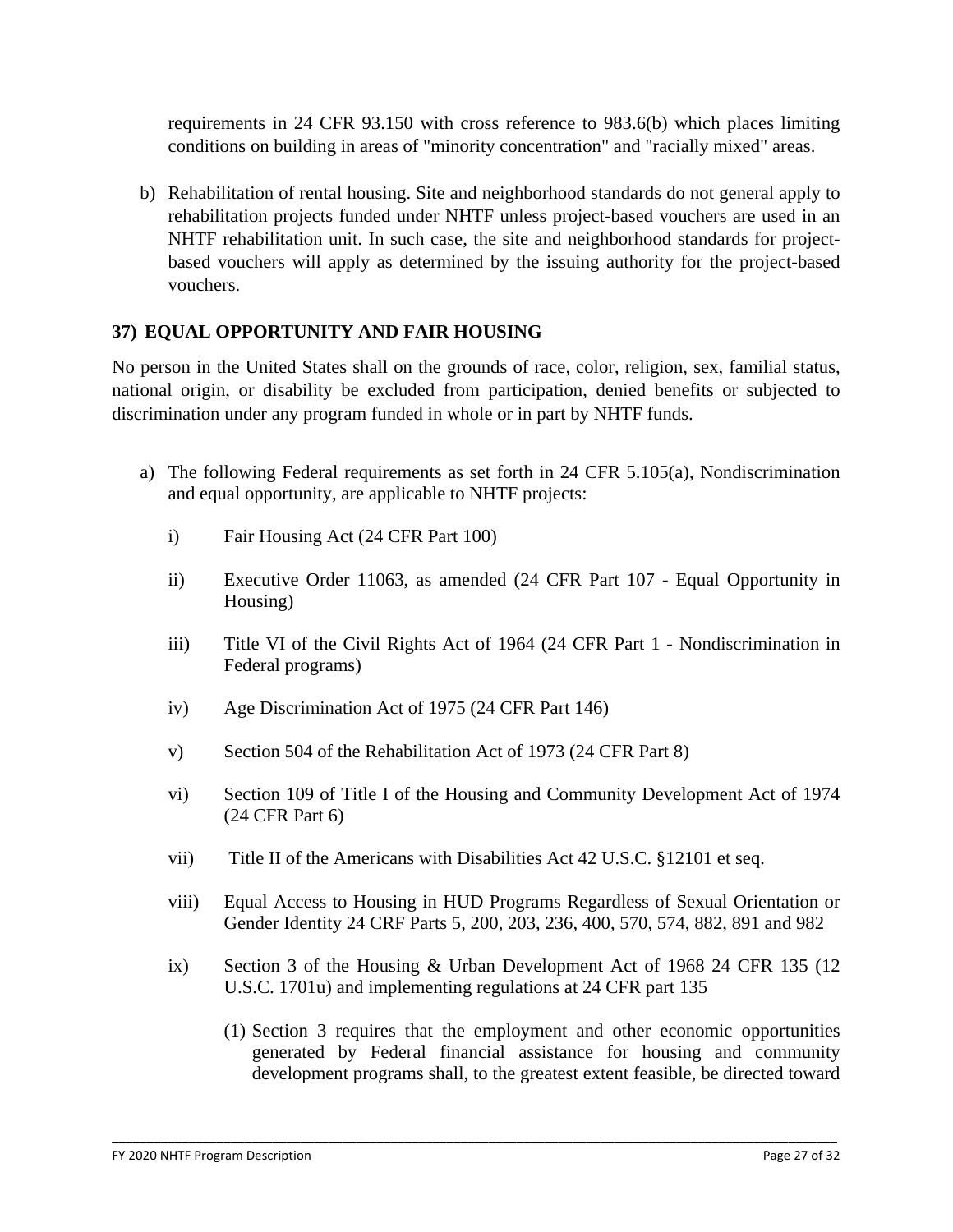low-income persons, particularly those who are recipients of government assistance for housing.

- x) Executive Order 11246, as amended 41 CFR 60 (Equal Employment Opportunity Programs)
- xi) Executive Order 11625, as amended (Minority Business Enterprises)
- xii) Executive Order 12432, as amended (Minority Business Enterprise Development)
- xiii) Executive Order 12138, as amended (Women's Business Enterprise)
- xiv) Executive Orders 11625, 12432, and 12138 (Minority/Women's Business Enterprise) require that Recipients prescribe procedures acceptable to HUD for a minority outreach program to ensure the inclusion, to the maximum extent possible, of minorities and women and entities owned by minorities and women in all contracts. Recipients must also develop acceptable policies and procedures if their application is approved by THDA.
- b) The HUD Office of Fair Housing also includes the following fair housing laws and Presidential Executive Orders which are not included in 24 CFR 5.105(a) but which are applicable to federally-assisted programs:
	- i) Architectural Barriers Act of 1968 42 U.S.C. §4151 et seq.
	- ii) Executive Order 12892, as amended (Affirmatively Furthering Fair Housing)
	- iii) Executive Order 12898
	- iv) Executive Order 13166 (Limited English Proficiency)
	- v) Executive Order 13217 (Community-based living arrangements for persons with disabilities)
- c) In addition to the above requirements, the Recipient must assure that its Equal Opportunity and Fair Housing policies in the NHTF Program are consistent with the State's current Consolidated Plan.

## **38) AFFIRMATIVE MARKETING**

Prior to beginning a NHTF project, Recipients must adopt affirmative marketing procedures and requirements for all NHTF rental projects with five or more units. Affirmative marketing steps consist of actions to provide information and otherwise attract eligible persons in the housing market area to the available housing without regard to race, color, national origin, sex, religion, familial status, or disability. The Recipient must also identify and take steps to attract populations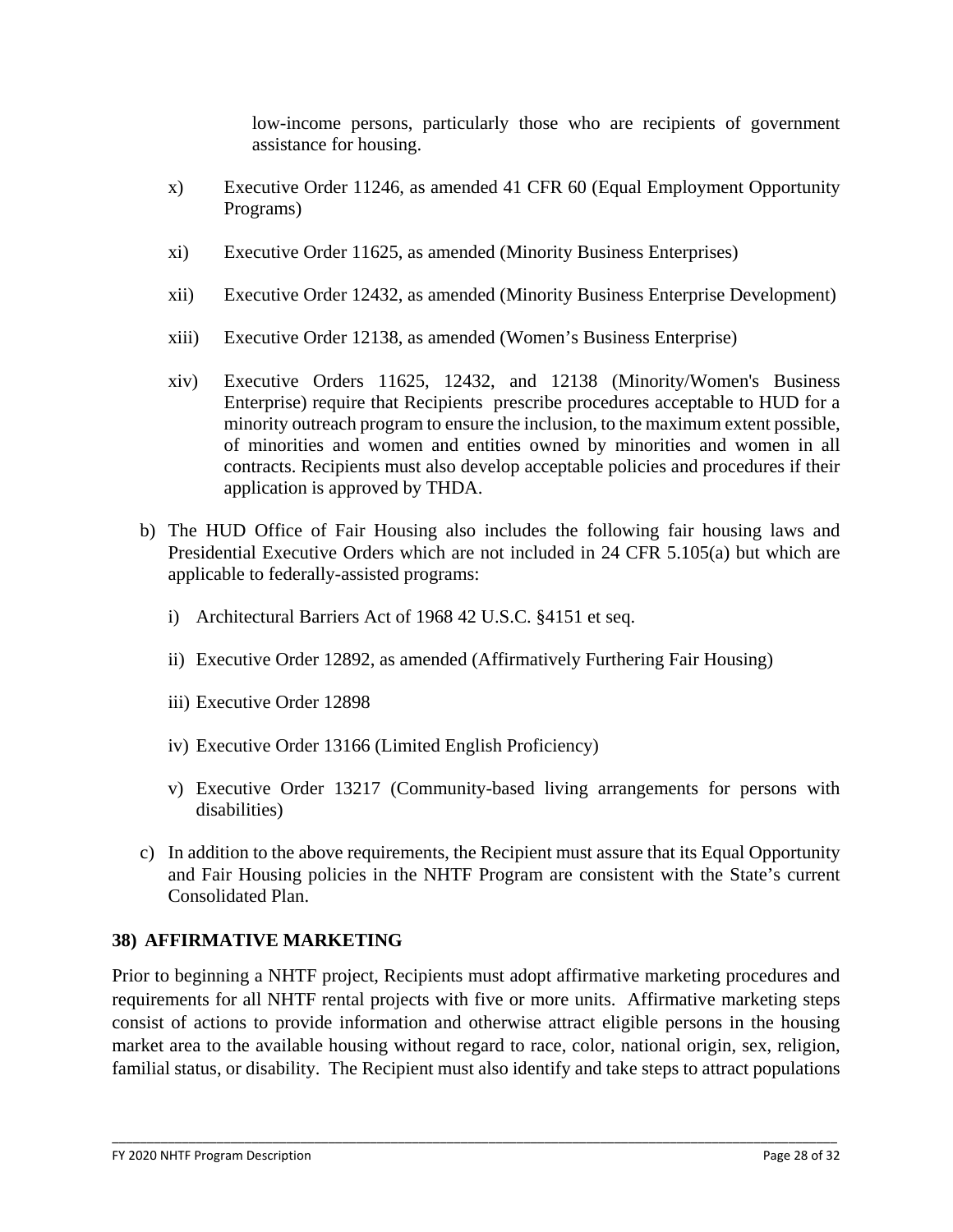that are least likely to apply for the housing to be created. Requirements and procedures must include:

- a) Methods for informing the public, owners and potential tenants about fair housing laws and the Recipient's policies;
- b) A description of what the Recipient will do to affirmatively market housing assisted with NHTF funds;
- c) A description of what the Recipient will do to inform persons not likely to apply for housing without special outreach;
- d) Maintenance of records to document actions taken to affirmatively market NHTF-assisted units and to assess marketing effectiveness; and
- e) Description of how efforts will be assessed and what corrective actions will be taken where requirements are not met.
- f) All projects that receive NHTF grants must advertise all vacant units on the www.TNhousingsearch.org website.

### **39) APPLICATION AND EVALUATION PROCEDURE**

THDA will evaluate each application to determine if the proposal meets threshold criteria. Threshold criteria includes:

- a) Submission by an eligible applicant of a complete application, including any documentation required to be submitted through THDA's Participant Information Management System (PIMS).
- b) Proposal of an eligible activity; proposal of a project that in the opinion of THDA is physically, financially and administratively feasible; proposal of a project that meets the requirements of 24 CFR Parts 91 and 93, as amended.
- c) Submission of a 30-Year Proforma demonstrating a need for the NHTF funds.
- d) Proposals that will set-aside more than 20% of the units for individuals with disabilities must demonstrate that the project will meet the qualities of settings that are eligible for reimbursement under the Medicaid home and community-based services that were established by the Centers for Medicare and Medicaid Services (CMS) in the final rule dated January 16, 2014: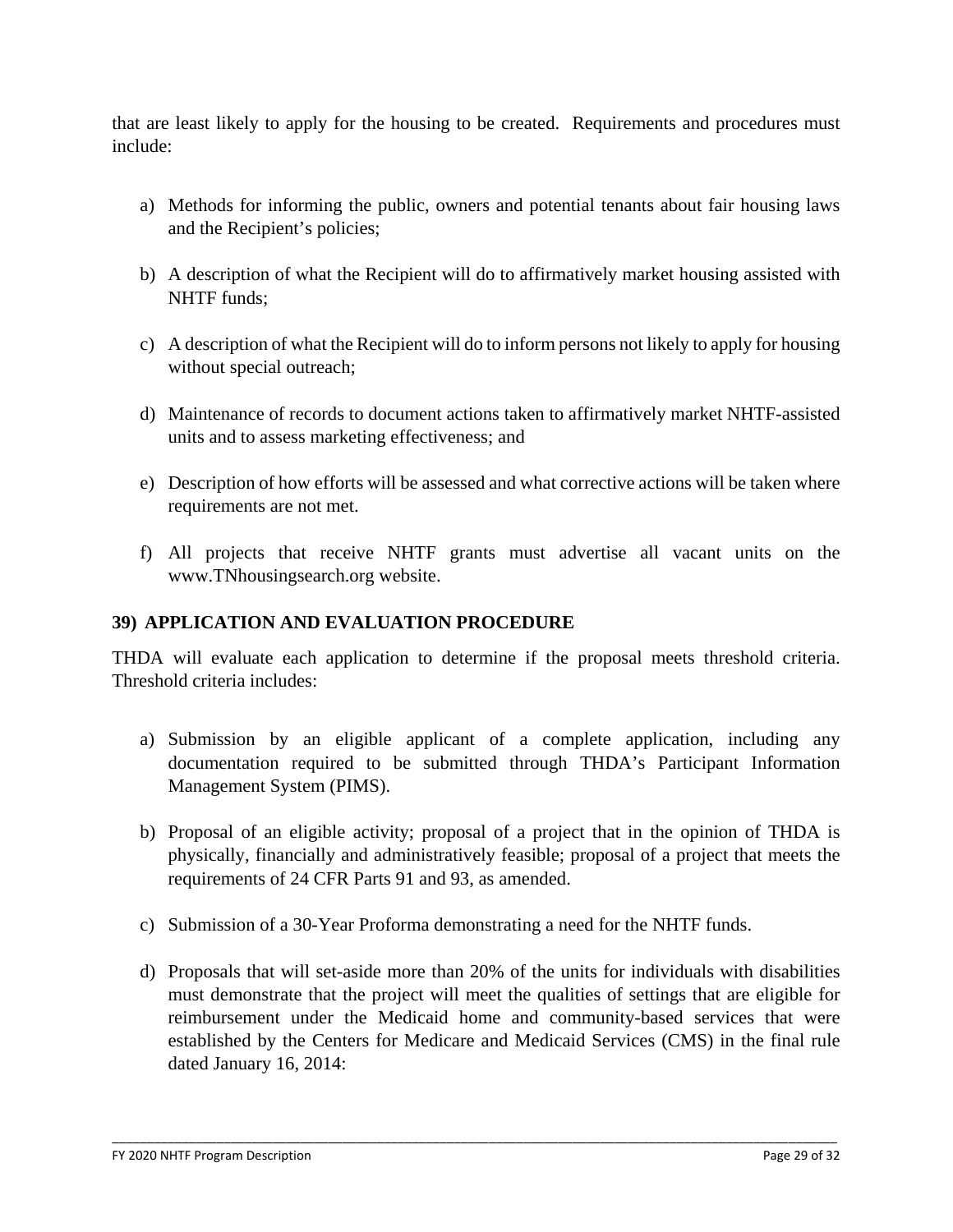[https://www.federalregister.gov/articles/2014/01/16/2014-00487/medicaid](https://www.federalregister.gov/articles/2014/01/16/2014-00487/medicaid-program-state-plan-home-and-community-based-services-5-year-period-for-waivers-provider)[program-state-plan-home-and-community-based-services-5-year-period-for](https://www.federalregister.gov/articles/2014/01/16/2014-00487/medicaid-program-state-plan-home-and-community-based-services-5-year-period-for-waivers-provider)[waivers-provider.](https://www.federalregister.gov/articles/2014/01/16/2014-00487/medicaid-program-state-plan-home-and-community-based-services-5-year-period-for-waivers-provider)

- e) Receipt of a score that equals at least 60% of the total points available.
- f) Applications meeting the threshold requirements will be scored and ranked by Grand Division, as defined in Tennessee Code Annotated Title 4, Chapter 1, Part 2, in descending numerical order based on the scoring matrix provided in #2 of this section.
- g) THDA will first select the highest scoring application from each Grand Division of Tennessee.
- h) If additional funding is available, THDA will combine all remaining applications into a single ranking by score. THDA will award funding starting with the highest score to lowest score until all funds are allocated or the amount of funds available is less than the need for the next highest scoring application.
- i) Given the limited funding available statewide and in order to distribute NHTF funding across Tennessee, THDA reserves the right to limit funding to only one award per county.
- j) When the amount of funds available is less than the request for funding identified in the application, THDA reserves the right to offer partial funding pending the applicant's ability to secure additional financing within a timeframe established by THDA or to not select a proposed project if sufficient funding is not available to award all funds requested by the applicant.
	- 1. When the applicant is not able to secure additional financing within THDA's identified timeline, THDA, subsequently and at its sole discretion, may move to the next lower scoring application(s) in order to meet its commitment obligations under the NHTF program.
	- 2. When THDA opts to not select a proposed project if sufficient funding is not available to award all funds requested by the applicant, THDA may move to the next lower scoring project (s) in order to meet its commitment obligations under the NHTF program.

\* In the event of a tie score between applications, THDA will prioritize that application with the highest combined total of the Need and Opportunity Score. In the event that a tie still remains, the application with the highest Opportunity Score will be selected.

\_\_\_\_\_\_\_\_\_\_\_\_\_\_\_\_\_\_\_\_\_\_\_\_\_\_\_\_\_\_\_\_\_\_\_\_\_\_\_\_\_\_\_\_\_\_\_\_\_\_\_\_\_\_\_\_\_\_\_\_\_\_\_\_\_\_\_\_\_\_\_\_\_\_\_\_\_\_\_\_\_\_\_\_\_\_\_\_\_\_\_\_\_\_\_\_\_\_\_\_\_\_\_\_

### **40) NHTF RENTAL HOUSING SCORING MATRIX Up to 100 Points**

### **PROJECT DESIGN - Up to 30 points**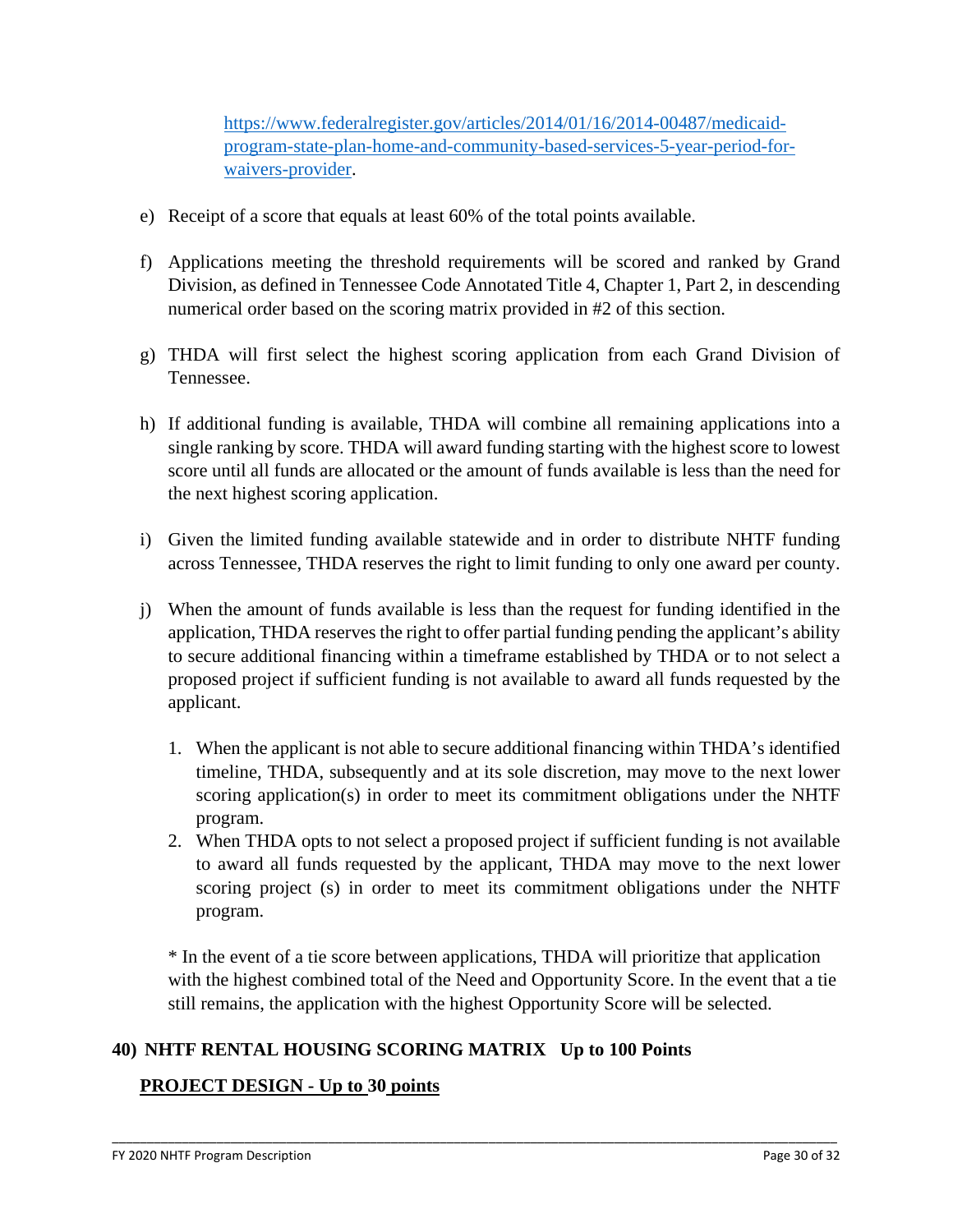- a) The proposed project demonstrates exceptional planning, readiness to proceed, and administrative capability. All necessary components to accomplish the project have been identified in the application. The applicant has site control of the proposed site to be developed.
- b) Firm financial commitments for non-NHTF resources have been secured, are current, and are demonstrated within the application.
- c) The extent to which the project has a binding commitment for Federal, State, or local project-based rental assistance so rents are affordable to extremely low income families and sufficient funds support the project's operation.
	- i) Projects with committed project based VASH vouchers, Continuum of Care rental assistance, or project-based Section 8 vouchers are preferred.
	- ii) Projects that preserve existing housing with project-based rental assistance also are encouraged.
- d) The project's proforma demonstrates sufficient cash flow to supports the project's operation without a contribution of NHTF funds by THDA to an operating reserve account for the project.
- e) The extent to which the proposed project fills the need demonstrated by the neighborhood market conditions.
- f) The extent to which the design of the proposed project is appropriate and meets the needs of the targeted population to be served.
- g) The extent to which formal partnerships have been established and demonstrated within the application to provide voluntary and appropriate support services for the targeted population.
- h) The extent to which the proposed project provides easy access to community living, including retail, employment, transportation, medical, education, recreation, and government services.
- i) The extent to which the proposed project integrates the NHTF-assisted households with households of higher incomes within the project. These will be determined using the standard HUD definitions of extremely Low Income, very Low Income, Low Income, and incomes above 80% AMI.
- j) The extent to which universal design and visitability features will be included in the design of the projects.
- k) The extent to which energy efficiency features exceed the requirements of THDA's Design Standards for New Construction or Rehabilitation, as applicable.

## **APPLICANT'S CAPACITY AND EXPERIENCE - Up to 25 points**

- a) The applicant's experience with owning, developing and managing rental units of similar size and scope serving the intended population proposed.
- b) The capacity of the applicant and its development and management team to carry out the proposed project within the schedule proposed.
- c) The past experience of the applicant and its development and management team to successfully develop or manage rental housing in compliance with all Federal, state or local program requirements.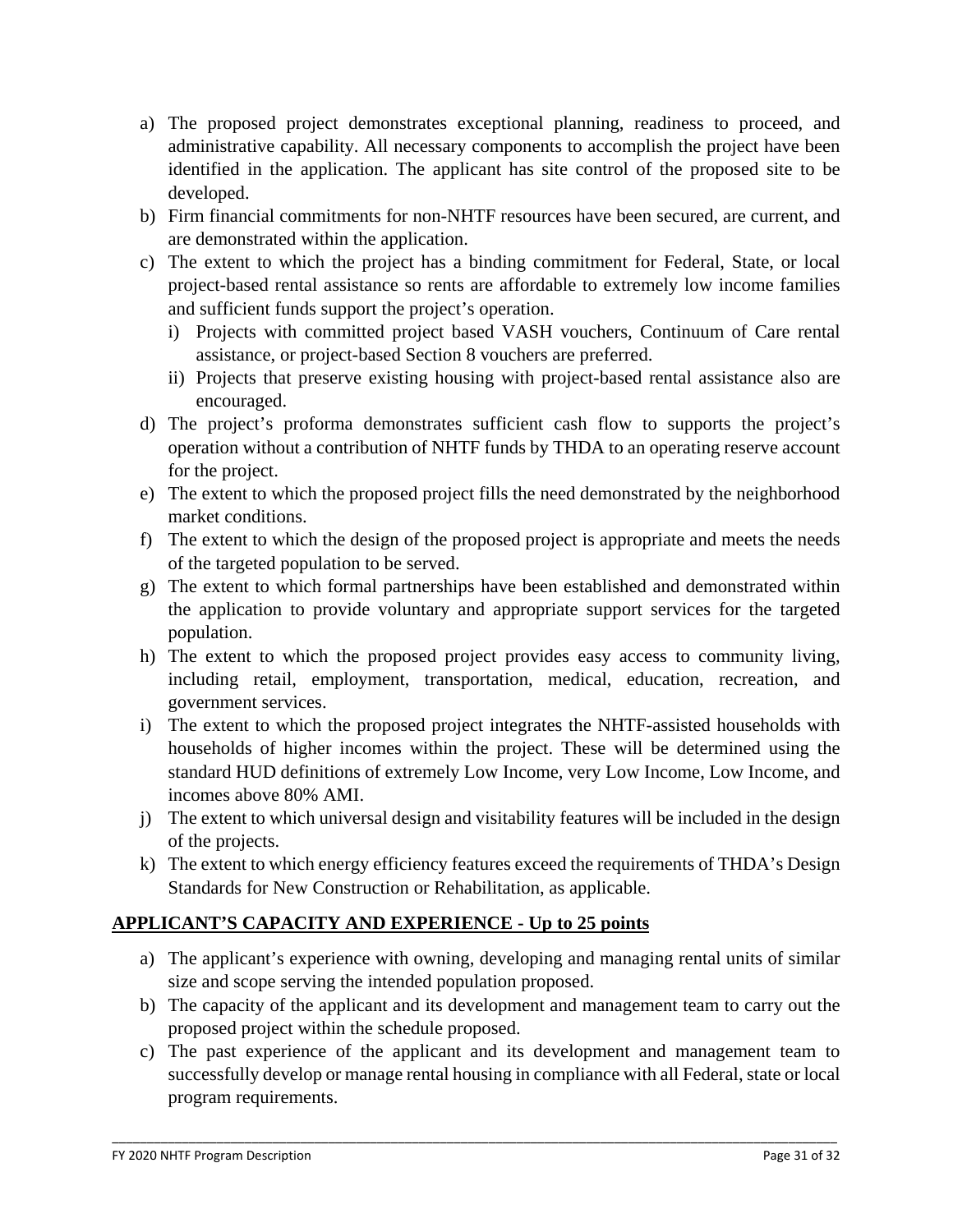- d) The past experience of the applicant and its development and management team to undertake THDA rental development projects in a timely manner.
- e) The past history of the applicant in serving the community in which the proposed project is to be located.
- f) The past history of the applicant and its development and management team to comply with THDA funding requirements and processes.
- g) The applicant's financial statements and audit indicate a healthy financial position and include diverse funding sources.

# **NEED - Up to 10 points**

THDA has determined rental housing need factors for households who are extremely low income. The county need factors are the percentage of extremely low income tenant households that are cost burdened; projected 10-year population growth rate; county's projected 10-year population growth as a percent of the state's overall growth; prior allocation amount per extremely low income household; prior allocation; rental market (LIHTC) vacancy rate, and the pipeline of rental housing financed under the Low Income Housing Tax Credit Program under construction and in lease-up. Scores to be used in the evaluation of rental projects are available at [https://thda.org/business](https://thda.org/business-partners/nhtf)[partners/nhtf.](https://thda.org/business-partners/nhtf)

## **AREAS OF OPPORTUNITY SCORE - Up to 10 Points**

THDA has determined factors which indicate census tracts of high opportunity. These factors include areas of high median gross rent, high cost burden, proximity to employment, high workforce participation, low levels of abandoned housing, rental market (LIHTC) vacancy rate, and the pipeline of rental housing financed under the Low Income Housing Tax Credit Program under construction and in lease-up.

Scores to be used in the evaluation of areas of opportunity are available at [https://thda.org/business-partners/nhtf.](https://thda.org/business-partners/nhtf)

## **LEVERAGE - Up to 10 points**

THDA may award up to 10 points to applications that include the use of non-THDA resources towards the development costs of the project. Rental assistance and permanent financing resources will not be considered in this category. THDA will award points based on the percentage of non-THDA resources in the project against the total development cost for the project. In order to receive points, there must be written documentation in the application supporting the contribution of the non-THDA leveraged funds to the project.

### **RURAL DESIGNATION – Up to 10 points**

THDA will award 7 points for applications with projects located in designated rural areas of Tennessee. For this program description, "rural" is defined as all Tennessee counties except the following: Anderson, Blount, Bradley, Carter, Coffee, Davidson, Dyer, Gibson, Hamilton, Hamblen, Haywood, Knox, Loudon, Madison, Maury, Montgomery, Putnam, Roane, Rutherford, Shelby, Sumner, Unicoi, Williamson and Wilson. All other counties are considered Rural.